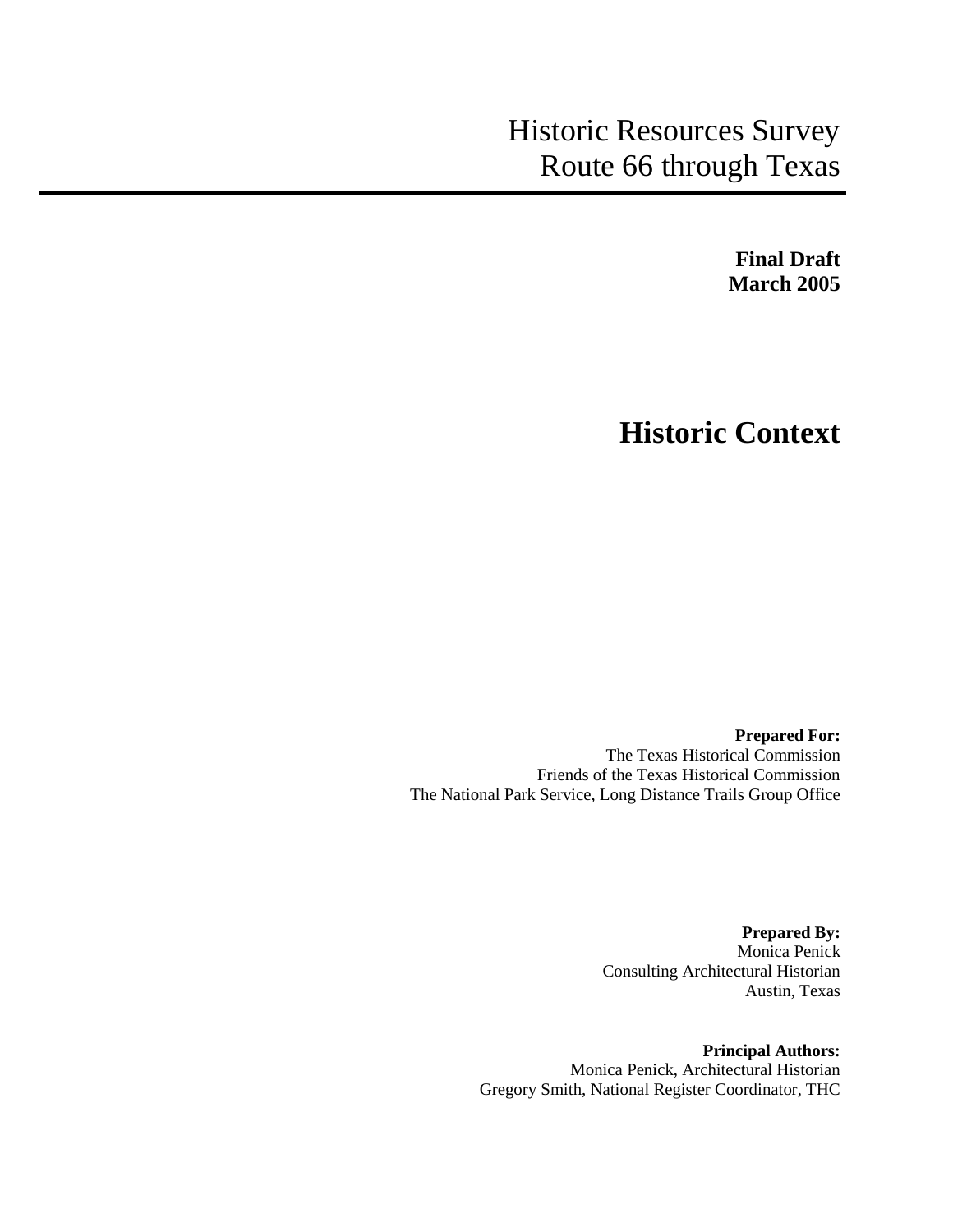#### **Statement of Historic Context**

The significance of U.S. Highway 66, perhaps the best-known and most-often romanticized transportation corridor in the nation, lies at the intersection of the history of highway development, commerce, travel, tourism, and popular culture. Its importance is socio-cultural, economic, and to some extent, political. The interest (both historic and contemporary) in this highway and the subculture that it has spawned demonstrates that Route 66 was no ordinary road. While not the oldest or the longest transcontinental highway, Route 66 became the nation's first all-weather road, linking Chicago to Los Angeles.<sup>1</sup> The 2,400 extant miles (approximately) of Route 66 represent the development of a nationwide transportation infrastructure – notably marking every phase in the transition from dirt roads to super highways – and simultaneously underscore the economic and cultural effects of automobile travel. Ultimately, the story of Route 66 is the story of a newly mobile nation (and the responses to this lifestyle), of increasing geographic cohesion, and of the democratization of travel.

The period of significance for Route 66 in Texas extends from 1926 to 1970. While this period encompasses a number of seemingly disparate historical eras, the life of the highway provides an uninterrupted – though not unchanging – thread through nearly five decades. The events through which the thread weaves all have bearing on the story of the road and the people who traveled it. The following narrative explores the relationship of Route 66 to trends in transportation, commerce (tourism as a subset) and road-related architecture at the national, state and local level from its federal designation in 1926 to the closure of the last segment of Texas road in 1970.

# **U.S. Route 66**

# **Roads, Pre-1926**

U.S. Highway 66, like many other transcontinental roads, evolved from pre-existing routes such as the government-sponsored wagon road program initiated just before the Civil War. In order to facilitate both military and civilian travel and communication in the newly opening American west, the Army was commissioned to build a series of roads across the Territories. These crude roads (often following trails established by trappers and traders) were little more than wagon tracks, but at the very least provided access to the frontier. During the mass migrations of the 1850s and 1860s (a frenzy began in part by the California gold rush of 1849), many of these wagon trails were marked and significantly improved (notably, many of these were used as mail routes).

Until the early 1900s, the primary sources of funding for rural road construction came not from from donation of land and rights-of-way by individual owners, from local property taxes, from poll fees and from statue labor.<sup>2</sup> In 1904, only 25 states permitted their counties or townships to issue bonds for road improvement, and these rights were generally exercised only to finance expensive endeavors (such as steel or concrete bridges).<sup>3</sup> Although the value of the land and labor were considerable, resources were often spread so thin that very few rural residents had access to adequate road service. Urban dwellers, on the other hand, had far better access to good local roads. Concentrated populations translated into

<sup>2</sup> Under the statute labor system, all able bodied male citizens living along a road were required to work on the maintenance and repair of the road, expending a certain number of hours per year – or paying the equivalent cash value. See United States Department of Transportation, Federal Highway Administration. America's Highways, 1776-1976. Washington, D.C.: U.S. Government Printing Office, 1976: 37.

<sup>&</sup>lt;sup>1</sup> United States Department of the Interior, National Park Service. "Special Resource Study, Route 66." 1995: 7.

<sup>3</sup> *America's Highways*, 37.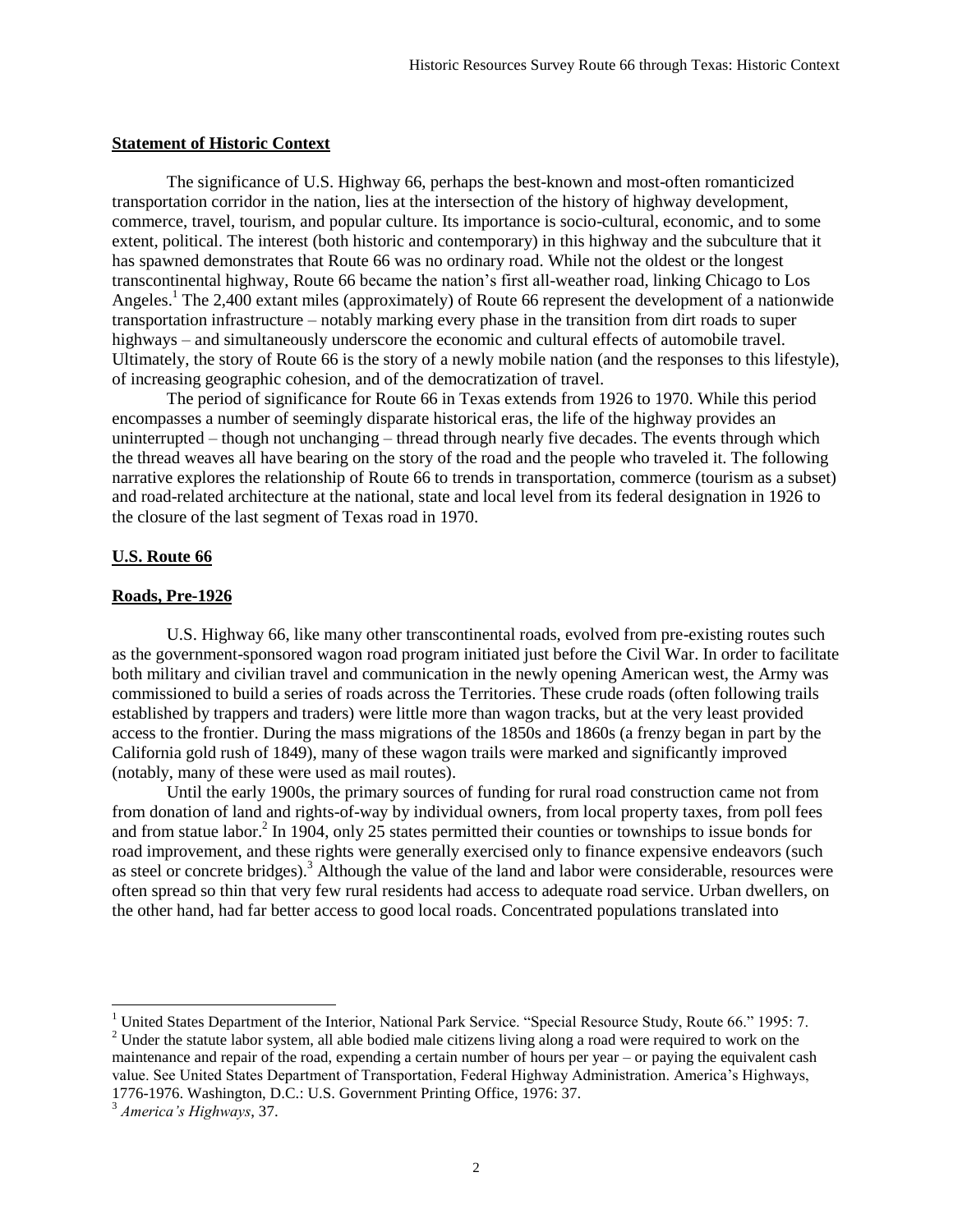substantial revenues from taxes (and bond issues), which were in turn invested into infrastructural improvements – from sewers to streets.<sup>4</sup>

The obvious disparity between the quality of city streets and rural roads – and the resulting difficulty in traveling or shipping goods between the two – gave rise to a series of reform movements. Led by the "Good Roads Association," (at first, coalitions of bicyclists, and later, automobilists), the earliest efforts at policy reform centered on the issue of funding (particularly the ability to levy road taxes). The Good Roads Movement further encouraged state legislatures to set up limited systems of state roads and to establish state highway commissions that could encourage the passage of state legislation that would ensure good-quality roads equally accessible to urban and rural citizens. In 1894, Massachusetts became the first state to establish a State Highway Department; in 1917, Texas was one of the last three states in the union to enact some form of state aid.<sup>5</sup>

As the Good Roads Movement gained momentum and state chapters formed (Texas established its Good Roads Association in 1911),<sup>6</sup> supporters began to pressure Congress to pass legislation that would provide federal assistance for road building. During the last decade of the nineteenth century and into the first two decades of the twentieth century, supporters of the movement ceaselessly promoted road improvement through governmental involvement. As the numbers of privately owned automobiles steadily increased –Ford produced 1,599 automobiles a year in 1905 and 14,887 by 1907 – the existing road system became further stressed, sometimes to the point of physical ruin. Despite many inconveniences, leisure driving and long-distance automobile traveling continued to increase in popularity. In 1903, H. Nelson Jackson became the first person to travel by car from coast to coast (he took sixty-three days to travel from San Francisco to New York). With Jackson's accomplishment (and Ford's continual improvement of the automobile), the idea of the cross-country motor tour was born.

Simultaneously, supporters of the Good Roads Movement – now motorists rather than bicyclists or wagoneers – began to lobby for a coast-to-coast highway. Under the National Old Trails Movement, an influential association of motorists encouraged the idea of a transcontinental highway and further advocated direct federal involvement in road construction (instead of federal aid to state agencies).

The concept of direct federal responsibility for road construction was eventually incorporated in the Federal Aid Road Act of 1916 (the Shackleford Bill).<sup>7</sup> This bill proposed that Congress appropriate \$25 million a year to aid in the construction and maintenance of post roads, out of which each state would receive at least \$65,000. The remainder of the funding would be allocated according to a. "compromise formula" according to area, population, and post road mileage.<sup>8</sup> The location and construction standards for these roads would be negotiated with each state, as would the type of surfacing (though the federal share of the project could not exceed 50%). To be eligible for federal aid, states were required to establish a state highway department to administer the federal funding (this was the impetus behind the formation of the Texas State Highway Department in 1917).

The passage of the Federal Highway Act of 1921 provided the legislative impetus and support for the further devolvement of a vast federal highway system that would come to include U.S. Highway 66. As a successor to the earlier highway appropriations act of 1916, the 1921 legislation required that all states establish a state highway system of roads (no more than 7% of the roads could be designated as

<sup>&</sup>lt;sup>4</sup> City dwellers were in general exempt from statute labor; cities hired paid laborers and civil engineers (or someone with road building experience) to build and maintain their streets. America's Highways, 37.

<sup>&</sup>lt;sup>5</sup> Interestingly, the primary impetus to the creation of the Texas State Highway Department was to ensure the state's eligibility for financial assistance under the Federal Aid Highway Act of 1916. Despite the establishment of a Texas state highway department – and this was certainly the case in many other states – counties retained a good deal of the road-building responsibility. In 1932, the Texas State Highway department took full control, and no longer accepted county aid for road construction projects. Huddleston, John D. *Good Roads for Texas: A History of the Texas Highway Department, 1917-1947*. PhD dissertation, Texas A&M University, 1981.

<sup>6</sup> Huddleston 27.

<sup>7</sup> *America's Highways,* 84.

<sup>8</sup> *America's Highways*, 86.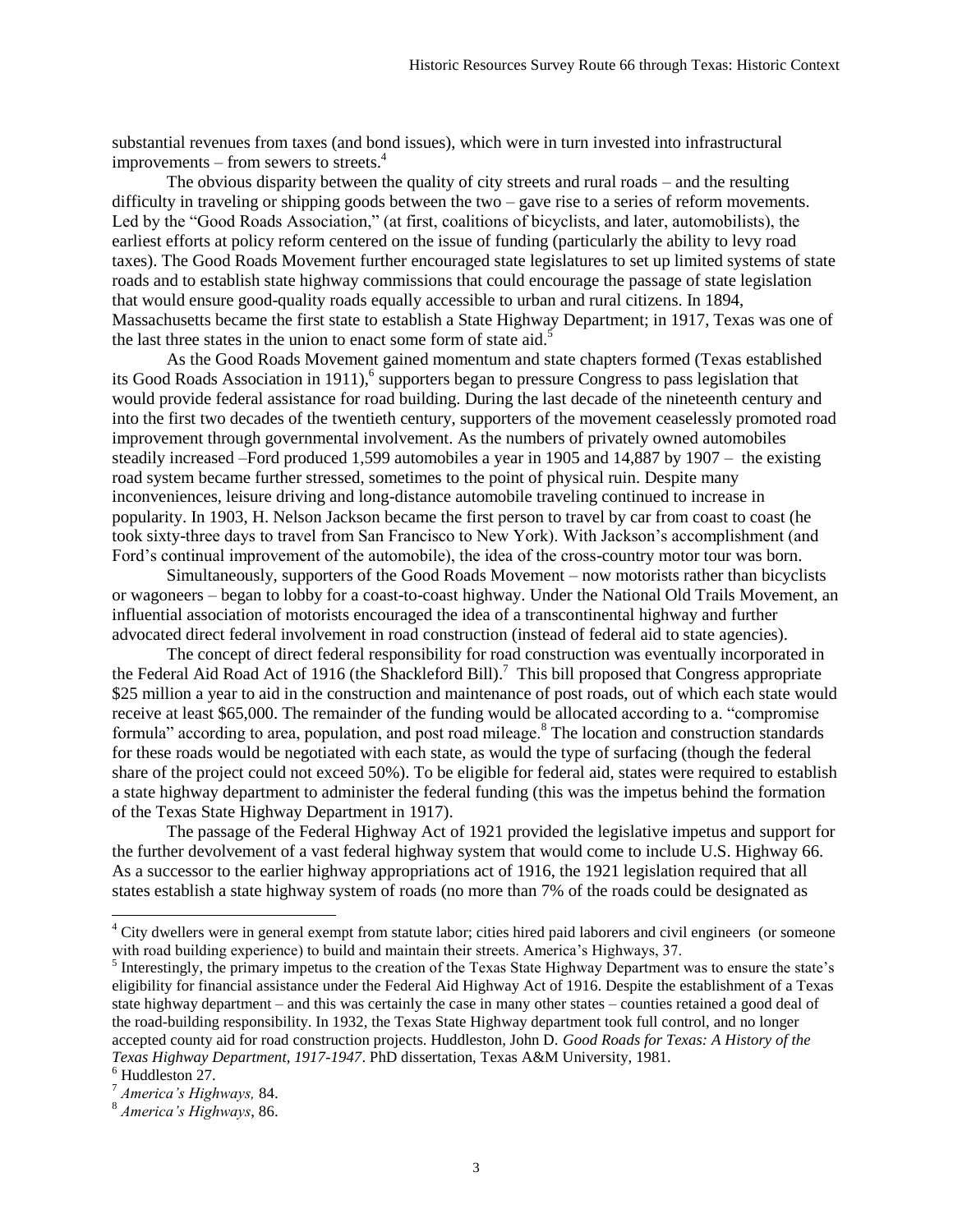such) on which federal funds would be spent. Of this 7%, almost half were required to be "interstate in character,"<sup>9</sup> thus encouraging the creation of a coherent network of state-to-state highways. This legislation in effect strengthened state highway departments by shifting the burden away from counties and townships, and requiring State Highway Department to oversee the construction and maintenance of federally-funded roads.

The passage of this legislation came an opportune moment in relation to growth of the automobile industry. The period from 1921 to 1929 was one of nationwide economic prosperity, and one in which the automobile industry increased its productivity, improved its product, and reduced its prices. In 1912, there were only 180,000 registered automobiles in the United States (roughly one car for every 5000 people).<sup>10</sup> In 1912, the number of vehicle registrations grew to just over one million. That number had more than doubled by 1915. By 1925, just one year before the designation of Route 66, the total number of vehicle registrations increased to 19.95 million.<sup>11</sup> In Texas alone there were 35,000 registered vehicles in 1912; in 1915, there were 40,000; in 1927, just after the designation of Route 66, there were 996,000 cars registered; and in 1932, the number had increased to 1.19 million (by far the largest registration count of all of the southern states).<sup>12</sup> With the increase in automobile ownership came an increase in travel and tourism, and cross-country motoring became a popular recreational activity. Automobiles affected the national economy in numerous ways. Production requirements – such as the need for steel, glass, rubber and fuel – created a large market. Mechanical needs, such as those for fuel and repair, were met by the thousands of garages and service stations that opened in this decade. Travel and tourism became an industry in itself, and garages, tourist facilities, eating establishments, helped fuel an already booming economy. The proliferation of automobiles had negative effects as well. Traffic accidents and fatalities tripled in the  $1920s$ ,<sup>13</sup> and traffic congestion itself became a marked problem. The sheer volume of vehicles on the road increased the wear on the road surfaces, and subsequently lead to a larger demand for improved highways – a demand to which the federal government responded early on.

The development of the American highway system and Route 66 in particular was not, however, the sole province of the federal government. Certainly, states, counties and communities across the nation provided funds, labor and other support for the emerging road system. Individuals and members of the Good Roads Movement had their own vested interests in promoting major transportation thoroughfares. Cyrus Avery of Tulsa, Oklahoma (commonly called the "Father of Route 66") and John Woodruff of Springfield, Missouri were among the first major promoters of a "modern," all-weather, surfaced highway connecting Chicago to Los Angeles. Avery, Oklahoma's first State Highway Commissioner (elected in 1923), was elected president of the Associated Highways Association of America, and in 1924 was appointed as a "consulting highway specialist" to the twenty-one member board appointed by the Secretary of Agriculture to selected roads for the national network of highways. In 1925, Avery and the rest of the committee began to piece together the U.S. Highway System, with the goal of making travel easy. More than 250 national road clubs lobbied for their designated trails to be included, and Avery himself lobbied for a Chicago-to-Los Angeles route that would pass through Oklahoma, Texas, New Mexico, Arizona, and California. These lobbying and organizational efforts were finally realized with the passage of comprehensive highway legislation in 1925, and the implementation of the numbering system for America's roads.<sup>14</sup>

 $\overline{a}$ 

<sup>9</sup> *America's Highways,* 108.

 $10$  "Special Resource Study, Route 66," 12.

<sup>11</sup> *America's Highways*, 109.

<sup>&</sup>lt;sup>12</sup> Huddleston 58. These numbers are available from the U.S, bureau of Public Roads and the *Blue Book of Southern Progress.*

<sup>13</sup> For instance, the number of highway fatalities in 1918 was 10,723; in 1929, the total reached 31,215. *America's Highways*, 115.

<sup>&</sup>lt;sup>14</sup> This system was based on a grid in which principal north-south roads would end in the number "1" or "5" and principal east-west roads would end in "0". Lesser roads would be assigned numbers in between based on their location. The numerical designation "66" was assigned to the Chicago-Los Angeles route in 1926; although the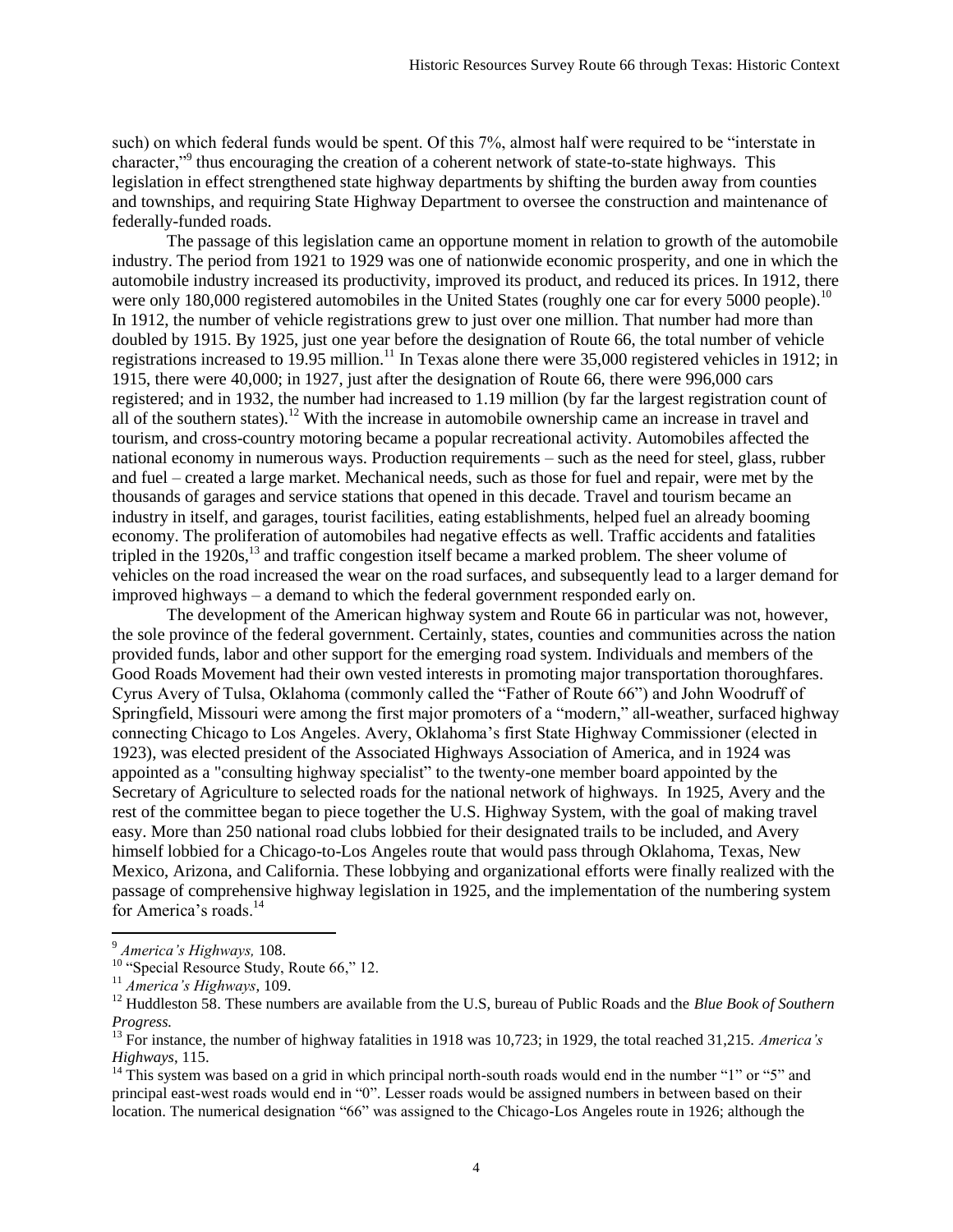On November 11, 1926 a committee of federal and state highway officials met in North Carolina to authorize the selected highway routes in all forty-eight states, including what would become Route 66.. Following the official designation of U.S. Highway 66 in 1926, Avery recommended that the road be designated as "The Main Street of America" for use on commercial brochures, postcards, and maps.<sup>15</sup> Together with John Woodruff, Avery organized the National U.S. 66 Highway Association; in addition, each of the eight states through which Route 66 passed formed its own U.S. Highway 66 Association in efforts to endorse each region. From its earliest inception, Route 66 was well-promoted, well-supported and well-traveled. In 1926, only 800 miles of the approximately 2,500 mile route was paved; however, only a decade later, the goal of an all-season paved highway was for the most part realized.

Route 66, was for the most part, an assignment of a federal number to an existing network of state-managed roads, most of which were in poor condition.<sup>16</sup> The extension of the highway (and with it, federal funding) into the rural areas of the west not only allowed greater access to these developing territories, but allowed greater ability to improve the physical aspects of this access. Federal funding, although still on a matching grant basis, aided in the maintenance and eventual paving of vast stretches of the road. These improved roads eventually connected important nodes of trade and tourism, and slowly began to connect the Midwest and the west with the rest of the nation. Texas, however, was perhaps an exception to this model. Because the route traversed the Panhandle – an out-of-the-way tip of a very large state, Route 66 perhaps provided less access to major cities and less incentive for settlement. In 1926, the largest cities in Texas were San Antonio, Houston, and Dallas – none of which were within any proximity to Route 66. Even today, the population of the Panhandle and its largest city of Amarillo is around onethird of the population of Austin, the state's capital. $^{17}$ 

#### **Formative Years: 1926-1932**

In contrast to other early highways, such as the Lincoln and the Dixie, Route 66 did not follow a direct route. Because Route 66 was laid over a number of existing state, county and local roads, it took on a roughly diagonal, sometimes meandering path that took in hundreds of predominantly rural communities across Illinois, Missouri, Kansas, Oklahoma, Texas, New Mexico, Arizona and California. Not only was the improved (and shortened) route between rural areas and cities important for farmers transporting produce, but the longer stretches were significant for trucking and interstate commerce. Because of its inherent flexibility, by 1930, trucking came to rival the railroad as a dominant means of shipping. Route 66 was particularly appealing to the burgeoning trucking industry because it traversed a mild geographic region, crossing primarily though temperate prairie lands and the southwest desert. While nature provided a predominantly flat terrain, forward-looking highway designers strove to make Route 66 "modern" by reducing the number of curves, widening lanes, and ensuring that the road surface (and its maintenance crews) could attain all-weather capability.

Until 1933, the responsibility to improve existing highways fell almost exclusively on individual states. The more assertive and financially prepared states were able to meet the challenge, while others – including Texas – struggled to keep their roads passable.<sup>18</sup> Initial improvements to the Route 66 system had cost state agencies an estimated \$22,000 per mile. These funds were applied to grading, re-grading (or a form of maintenance known as "dragging") and surfacing. In 1929, Illinois boasted that all of its portions of Route 66 were paved, and a Texaco road report noted that the road was fully paved in Kansas,

road's number did not end in a zero, it was at that time considered one of the major east-west arteries of transportation.

<sup>&</sup>lt;sup>15</sup> See the History of Route 66, http://xroads.virginia.edu/~UG02/carney/kicks.html.

<sup>&</sup>lt;sup>16</sup> Special Resource Study Route 66, 12.

<sup>&</sup>lt;sup>17</sup> Census numbers available at the Texas State Data Center and Office of the State Demographer. Online access, http://txsdc.tamu.edu/.

 $18$  Special Resource Study Route 66, 13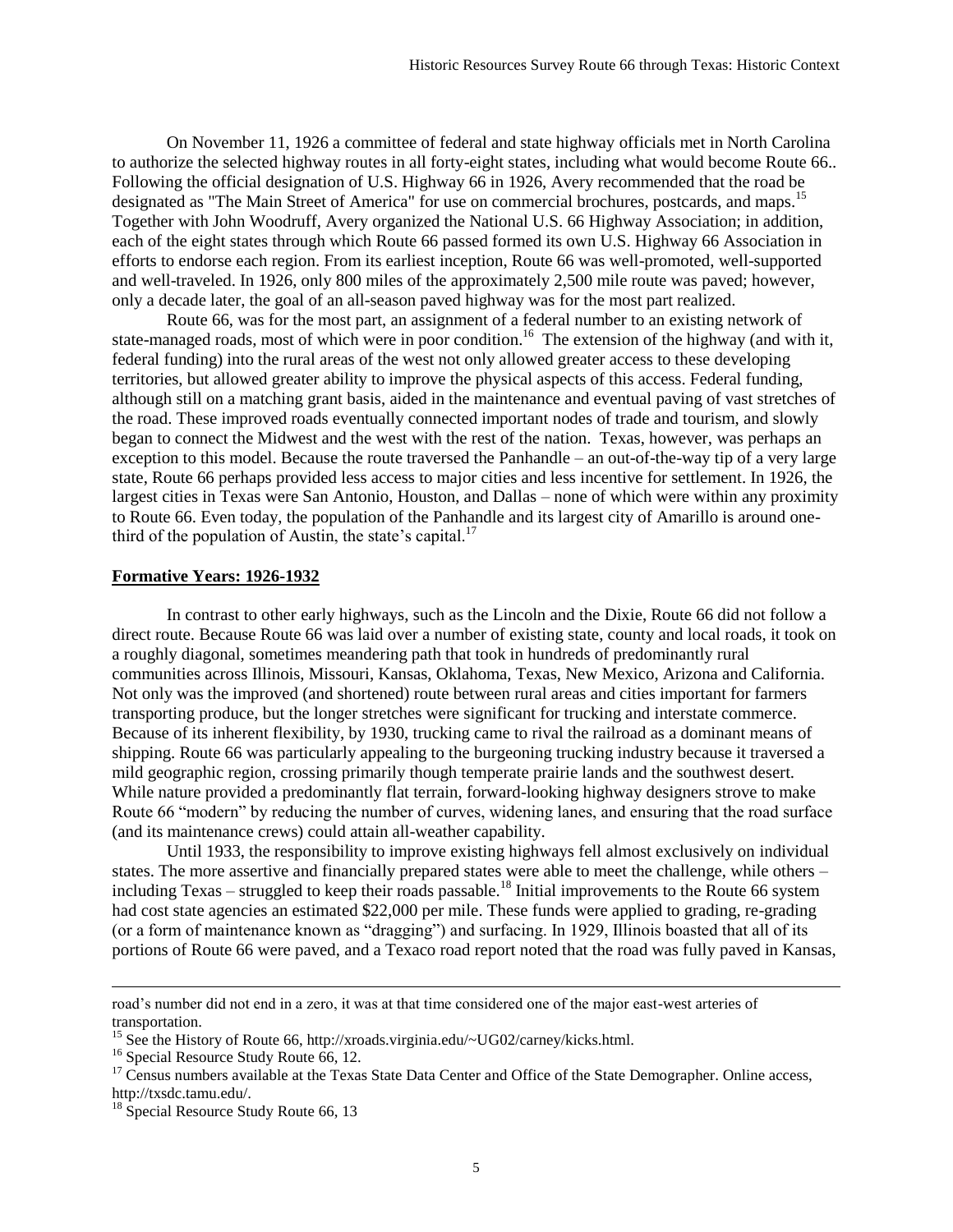66% paved in Missouri, and 25% in Oklahoma. The 1200- mile stretch from Texas to California remained unimproved. Until the early 1930s, Texas, New Mexico Arizona and southeast California together had only about 64.1 miles of paved highway along Route 66.<sup>19</sup>

#### **Depression and the War: 1933-1945**

Federal commitment to the improvement of the highway system increased with the Depression and the national appeal for emergency relief funding. An estimated 210,000 people migrated – following Route 66 – to California to escape the Dust Bowl, although less than 16,000 of these refugees stayed permanently.<sup>20</sup> Certainly for a large number of emigrants, Route 66 symbolized the "road to opportunity."<sup>21</sup> In his 1939 novel *The Grapes of Wrath,* John Steinbeck immortalized Route 66 as the "Mother Road," and his epic treatment of mass migration lent itself to a specific perception of the road's early role in American cultural and economic history.

While the plight and the subsequent movement of the Dust Bowlers has been well publicized, less is known about importance of highway to those who "opted to eke out their living within the devastated economies of Kansas, Oklahoma, West Texas, and New Mexico."<sup>22</sup> Aside from supporting various roadside businesses, the road itself provided ample opportunity for economic support. Because Route 66 was linked to President Frank D. Roosevelt's New Deal program for work relief and economic recovery, road improvements and maintenance work became a central responsibility of the Civilian Conservation Corps (CCC) and the Works Project Administration (WPA). From 1933 to 1938, thousands of unemployed men worked as laborers in road gangs. As a result of this concerted effort, the Chicago to Los Angeles highway was reported as "continually paved" in 1938.<sup>23</sup> According to the National Park Service's Special Resource Study, "Route 66 affected more Americans on federal work relief than people who used it during the famous exodus to California."<sup>24</sup>

In the early 1940s, the development and improvement of Route 66 became central to the nation's military and defense efforts. As early as 1922, the Army had designated roads important to national defense (shown on the "Pershing Map"). These roads typically corresponded with the states' 7% selection to be included in the Federal-aid highway system, thus soon had the triple duty of providing adequate service for industry, commerce and military. In 1939 (shortly after the Germans seized Czechoslovakia and prepared to invade Poland), the War Department – with an eye towards national defense – revaluated its strategic highway map, and immediately ordered the Public Roads Administration to survey and assess the conditions of these key transpiration arteries. Surveys revealed that despite standards set by the Federal-aid system, many of the federally funded roads were in poor condition and many of the bridges could not safely support the weight of military transport vehicles. The need to remedy the deficiencies in the existing highway system increased dramatically as the armed services began expanding its bases, airfields, and other defense-related establishments. In part because of its geographic isolation and in part because of its mild climate, the War Department targeted the western United States as ideal for military training.

At the outset of World War I, several key military bases were established near Route 66 in Missouri, New Mexico, Arizona, and California. While the need to prepare for war was felt with some

<sup>&</sup>lt;sup>19</sup> Special Resource Study Route 66, 13

<sup>&</sup>lt;sup>20</sup> See also James Gregory, 1989. His study notes that less than 8% of dust bowlers remained in California, and the entire state population only increased about 22% in the decade between 1930 and 1940. Regardless of the permanent effects on population shifts, an unprecedented number of travelers took to the road in the decade immediate preceding World War I.

 $21$  Special Resource Study Route 66,13

 $22$  Special Resource Study Route 66, 14.

<sup>&</sup>lt;sup>23</sup> Special Resource Study Route  $66,14$ .

 $^{24}$  Special Resource Study Route 66,14.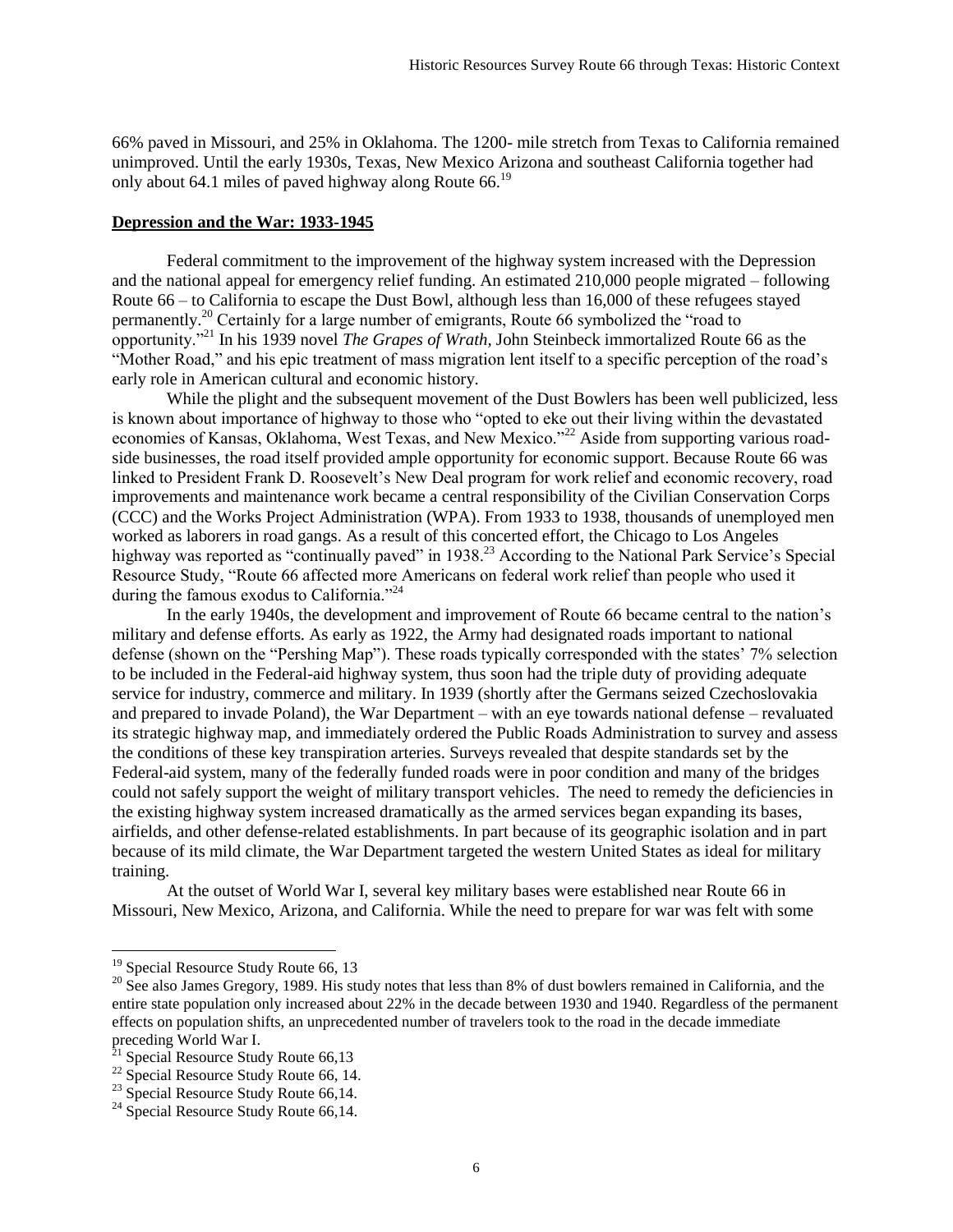urgency, the bombing of Pearl Harbor and the subsequent need for rapid military mobilization underscored the necessity for systematic network of highways. The War Department's immediate expropriation of the nation's railways not only left a transportation vacuum in the West, but placed a considerable amount of pressure on the road systems. At least 50% of all defense-related products were shipped via truck (and military vehicles themselves were often transported over land to their overseas shipping points), many of these along Route 66. Congress asked that states and counties begin work on the strategic road system, both to secure defense positions and to provide reliable access to military installations. Many states and counties could not bear the financial burden of such dramatic increases in highway traffic, so again (as in the Depression) the Works Progress Administration was called upon, primarily to keep traffic moving and avert "paralysis" of defense installations.<sup>25</sup> In 1941, Congress passed the Defense Highway Act in order to provide federal funding for the necessary defense-related highway improvement projects.<sup>26</sup>

Although the onset of the war provided certain benefits for the developing highway system, material shortages, labor shortages, and maintenance delays (particularly on non-defense related stretches of road) had negative effects on the "highway boom" that had begun in 1921. In addition, the automobile itself – and with it, the leisure traveler – faced new difficulties. Auto manufacturers suffered critical shortages of steel, glass, and rubber during the war years, and many plants had converted to the manufacture of tanks, aircraft, ordnance and troop transports. Notably, the number of new cars produced dropped 3.7 million in 1941 to 610 in 1943.<sup>27</sup> Large trucks, on the other hand, were still produced and served as the mainstay for the shipping industry.

American highways, and Route 66 in particular, helped facilitate "the single greatest wartime manpower mobilization in the history of the nation."<sup>28</sup> Roads were not only viewed as crucial for national defense, but were key factors in the preparation for overseas military activity. Highways both served the military forces directly (as in providing access to training grounds) and indirectly in its service to defenserelated industries. As the National Park Service Study points out, the westward migration (from the northeast to the Pacific Coast states in particular) related to World War I was estimated at five times larger than that of the great Dust Bowl migration. In the early 1940s, approximately one million people relocated (many of them permanently) to help with new war and defense related industries that were centered in the west.<sup>29</sup>

#### **Postwar years: 1945-1960**

After World War II, Americans were more mobile than ever. Thousands of military men who had trained in California, Arizona, New Mexico, Oklahoma and Texas found the mild climate and relaxed culture of the southwest agreeable. Upon their return from the war, many of these soldiers abandoned their "snowbelt" homes for the "sunbelt." Route 66 played a major part in the relocation of many postwar emigrants. Census data shows that growth along the route itself ranged from 40% in New Mexico to 74% in Arizona. California grew the most, and claimed half the population of the West between 1950 and 1980.<sup>30</sup>

The vast westward movement along the nation's highways that began in the 1930s provided an unprecedented opportunity for roadside commerce. The immediate requirements of even the poorest of travelers were immediately apparent: availability of gas, automobile service, lodging, and food were of primary concern. As New Deal work relief programs provided employment on the road in the 1930s (and

<sup>25</sup> *America's Highways*, 144.

<sup>26</sup> *America's Highways*, 144.

 $27$  Special Resource Study Route 66,14.

 $28$  Special Resource Study Route 66,14.

<sup>&</sup>lt;sup>29</sup> Special Resource Study Route  $66,14$ .

<sup>&</sup>lt;sup>30</sup> Special Resource Study Route 66,15.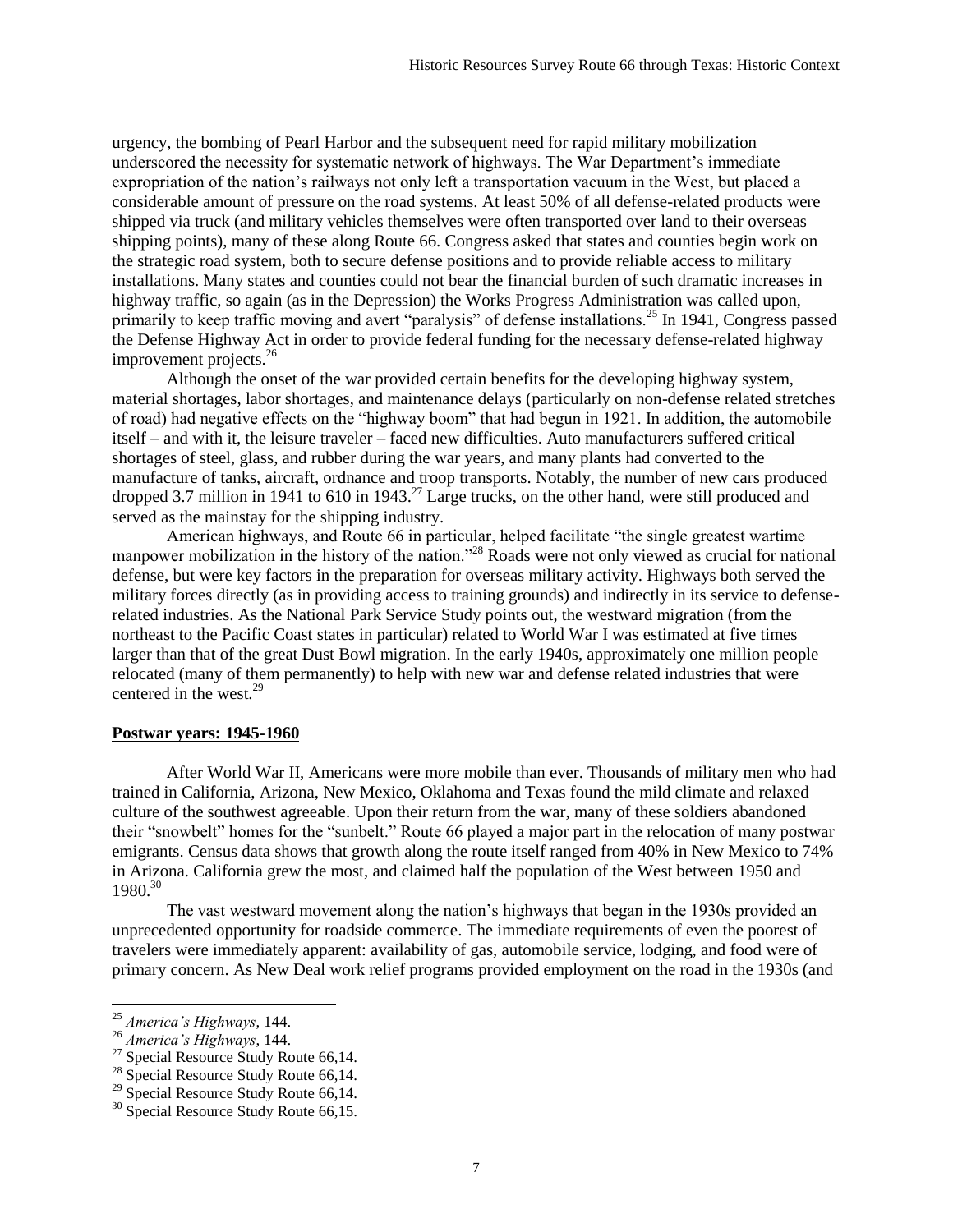certainly bolstered local economies), the appearance of road-related businesses such as tourist courts, gas stations, and cafés promised economic stability after the road's completion. Military uses of the highway during wartime certainly ensured the early success of roadside businesses, and the new tourism industry (encouraged by the war time road improvements to the highway system) of the postwar decades gave rise to "modern" facilities that hinted at long-term economic prosperity. The evolution of these facilities – often resulting in unique types and forms of roadside architecture – is at the heart of the cultural and economic significance of Route 66. These roadside facilities, while not necessarily unique to Route 66, were the tourist court and later the motel, the filling station that was later equipped with a full line of automotive services, cafés and diners that catered to families on the move, and various roadside recreational attractions.

# **Demise of the Route**

Heavy use of the highway system since World War II (both by trucks during the war, and automobile tourists in the immediate postwar years) placed an ongoing physical strain on existing roads. Relentless traffic had caused serious degradation, and the majority of roads were "functionally obsolete" because of their narrow paved widths and "antiquated structural features."<sup>31</sup> Emergency road building techniques developed during World War II – such as the use of wooden rather than steel or concrete bridges, the lack of steel reinforcement in concrete structures, and the absence of asphalt and tar on paved surfaces – did not prove lasting, and by the mid-1950s, thousands of miles of road had significantly deteriorated.

The Federal Aid Highway act of 1956 provided a comprehensive financial plan to underwrite cost of improvements to the national interstate and defense highway system. This Act significantly impacted Route 66, and eventually led to its obsolescence. In accordance with the terms of the legislation, the segment of U.S. 66 running west from Oklahoma City, through the Texas Panhandle, to New Mexico, northern Arizona to Barstow, California, would be replaced by Interstate 40. By 1960, each of the states along the original Route 66 expended from \$14 million to \$20 million to construct their portions of the Interstate (designed to accommodate 1975 traffic projections).<sup>32</sup>

By 1970, the remaining segments of the original Route 66 were replaced by two modern four-way highways: Interstate 55 between Chicago and St Louis and Interstate 44 from St Louis to Oklahoma City. On June 26, 1979, the American Association of State Highways and Transportation Officials (AASHTO) accepted the recommendation to eliminate the designation of Route 66. The Committee noted that "US 66 markings no longer served as a through-sate guide to tourists, but in fact generated confusion because the route coincided with interstate designations over much of its length." Although federal distinction was removed, many states recognized the historical value of the highway and pledged to preserve some symbol of the historic highway with signs for 'Old U.S. 66.'

# **Texas Route 66 Associated Property Types**

Each historic property surveyed as part of the "Historic Resources Survey: Route 66 through Texas" was categorized according to information gathered during fieldwork and archival research. These categorizations were based on the property's form and function during the Route 66 Period of Significance (1926-1970). Specific Types and Subtypes were determined according to precedent set by other states that have already completed Route 66 Historic Resource Surveys (i.e., New Mexico), and generally fall into the following six property types (with subtypes within each major type): structures (including roads and bridges), gas stations, eating establishments, lodging, and buildings associated with general commercial use. The following pages include a description of these property types, with

 $31$  Special Resource Study Route 66,15.

<sup>&</sup>lt;sup>32</sup> Special Resource Study Route 66,17.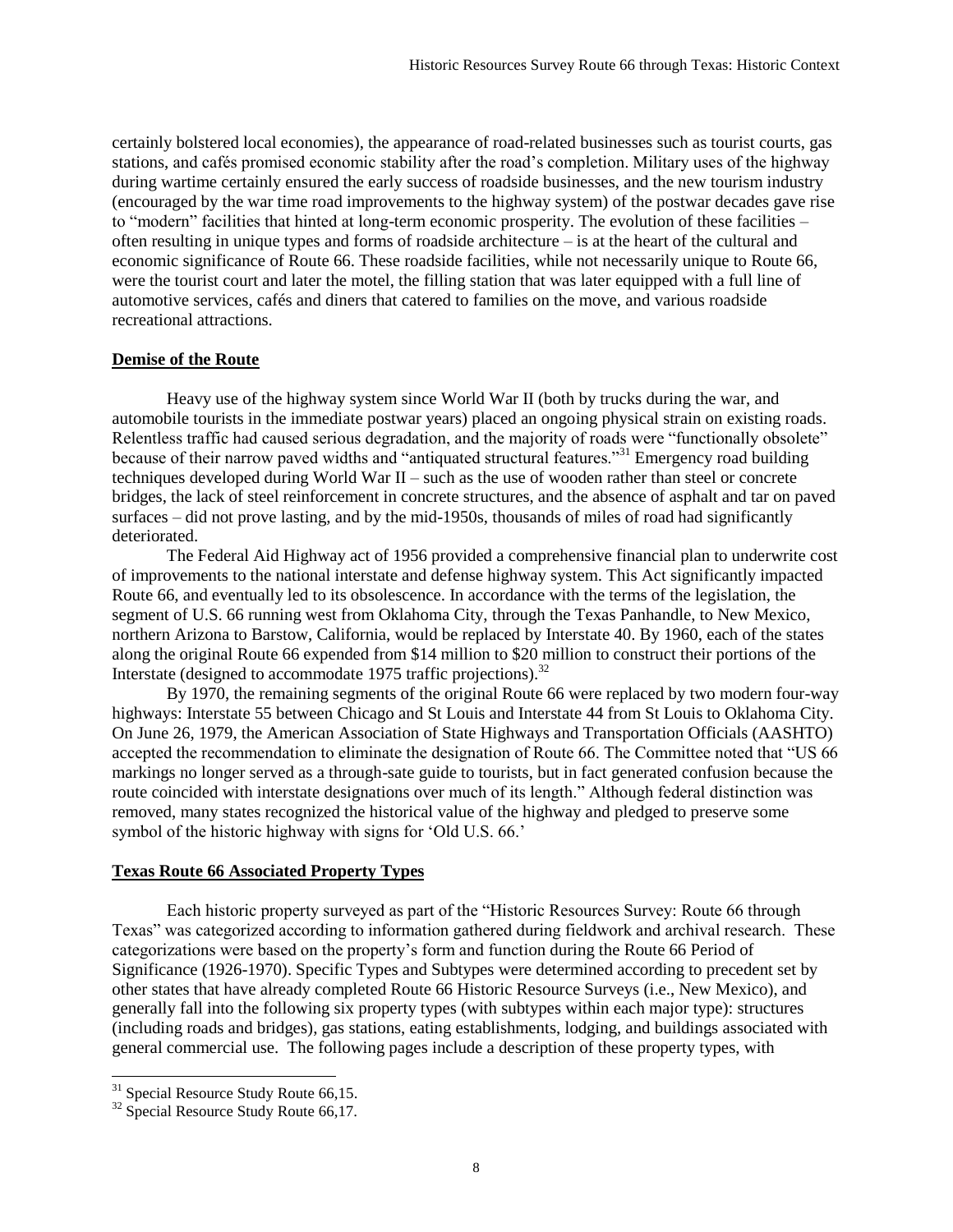particular emphasis on evolution of both form and function. We have also assessed the particular relevance of each property type to Route 66, and its significance within the general context of the road. Lastly, we have provided some guidance for determining the degree of integrity necessary for representatives of each property type to be listed on the National Register of Historic Places.

#### **Property Type: Structures**

The most prominent type of structure recorded by this survey was the historic Route 66 roadbed itself. The category of "Structures" also includes bridges, culverts, road markers, foundations and building ruins, signs, railroad grade separations and other objects that appear to be related to the historic context of Route 66.

# **Subtype: Roadbed**

l

**Description**: From its designation in 1926, Route 66 in Texas was continuously altered, upgraded and rerouted. The growing use of the automobile as a means of transportation for both commerce and leisure increased the demand for improved roads. According to the 1931 AAA Guide, Texas had 194.7 miles of Route 66. The National Park Service "Special Resource Study, Route 66" indicates that there were at least 185 miles of drivable road in 1994.<sup>33</sup> In 2002, the drivable distance was approximately 178 miles.

There are two subtypes of roadbed extant in Texas: abandoned roadbed and in-use segments of road. Abandoned roadbed – both unpaved and paved – can be seen in several counties across the state. Notable sections of abandoned Route 66 include a segment of paved road just west of the town of McLean, as well as unpaved segments on private property (currently owned by Delbert Trew) in Gray county, unpaved segments to the north of the Interstate 40 access road west of Amarillo, and sections of unexplored unpaved segments following the rail track in other parts of Oldham county. The original route from just west of Amarillo to Vega exists as a barely visible cut in the landscape just to the north of the north access road to I40. Bridges, culverts and other associated features remain in places and have been documented. The function and relevance of these features has not yet been explored, though archival research might uncover further information.

The majority of Route 66 through Texas (particularly alignments that were paved) is extant and still in use. Existing road segments include two-lane dirt road, two-lane paved road, two-lane paved road with median (only in Glenrio), and four-lane paved road. The drivable portions of Route 66 (91.4% of the original length of road) primarily exist as frontage roads for Interstate 40, business routes through towns and cities, and rural segments of county or farm-to-market roads. A very small length of these roads cross private property and thus remain inaccessible to the public (these are in Gray county between Jericho and Alanreed, and in Oldham county). Only a few segments of road retain historic integrity – these include the stretch of abandoned pavement just west of McClean, the segment of road to the east of Conway, and the remarkably intact segment of road through Glenrio. Because of numerous widenings, re-gradings, and resurfacings, not to mention the intrusion of I40, most drivable segments (both paved and unpaved) have not been recommended as eligible for listing in the National Register of Historic Places. Only three such locations have been recommended (Property 65-CO-0, road segment leading east into Conway; Property 375-AM-0, road segment leading from Highway 1925 to Amarillo Airport and as a an contributing element in the potential historic district through Glenrio).

Route 66 was re-aligned numerous times between 1926 and its final decommissioning upon the completion of I40. Major road improvement projects were implemented in the 1930s and 1940s, which included the straightening curves, bypass of certain towns, and re-routings through some communities. The most significant changes occurred in Amarillo. Over the lifespan of Route 66, Amarillo hosted three

 $33$  National Park Service Special Resource Study: Route 66. July 1995. Chart appears on page 57.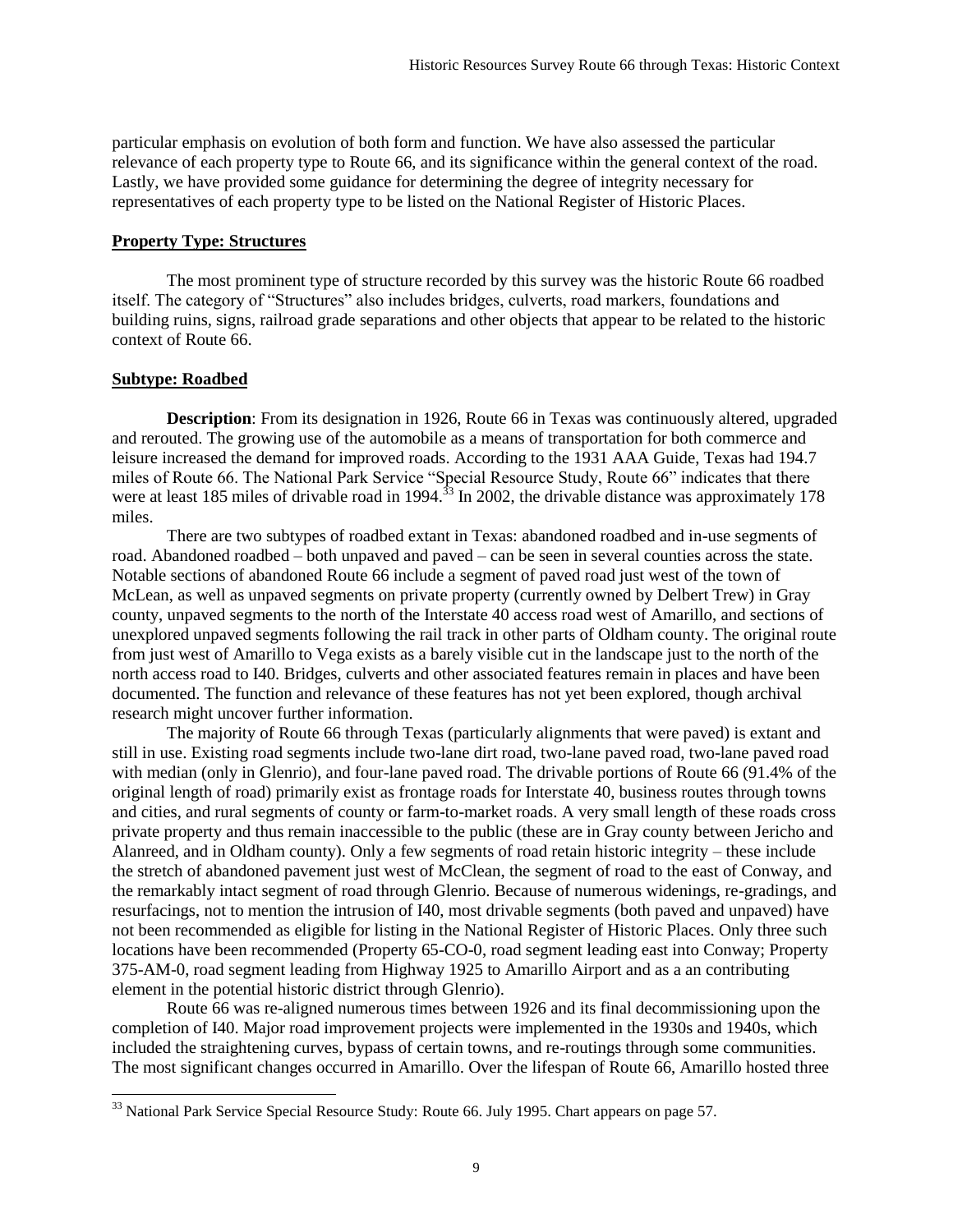separate alignments. The earliest alignment followed Southwest  $9<sup>th</sup>$  Ave to Bushland, to Southwest  $6<sup>th</sup>$ Avenue, Fillmore, and Amarillo Boulevard to Triangle Boulevard to FM 2575 running east of town (which bisected what is now the Amarillo Airport). In 1953, the bypass route was straightened to eliminate traffic on 9<sup>th</sup> and 6th Avenues, and Route 66 was realigned to follow Amarillo Boulevard on the west edge of town. In 1957, presumably to accommodate the construction of the municipal airport, the route was diverted from Triangle Boulevard and FM 2575 to follow Amarillo Boulevard East to FM 1912 (where it then headed south to rejoin FM 2575. 1956, Route 66 bypassed downtown Amarillo.

**Significance:** Route 66 is significant not only as part of the first effort to numerically designate and federalize highways in the United States, but as one of the first major transcontinental transportation routes from Chicago to Los Angeles. Route 66 continued to function as a major transportation route for both trade and leisure travel from 1926 to 1956 when the Federal Interstate Highway Act was passed. In Texas, as in many of the states through which Route 66 passes, the life of the road extended past the mid-1950s well in the 1970s when Interstate 40 subsumed the old Route and bypassed many small towns that had been dependent on Route 66 to generate commerce.

Although Texas was one of the last states to complete paving of Route 66, the road still served as a significant transportation artery through the Panhandle. It served military, farming, cross-country shipping of goods, Dust Bowl emigrants, and finally, it provided a means of automobile-related leisure travel and recreation.

Route 66 was decertified in 1985 and replaced by Interstate 40, but evidence of the earlier road remains. Former portions of Texas Route 66 became the access roads for I40, or in cases where I40 did not parallel old Route 66, the roads were turned back to the care of the county road departments. The roadway and its associated structures are significant in that they offer material evidence of how Route 66 appeared to early motorists. In addition, intact sections of road retain physical marks of the early highway, including demarcation of shoulders (indicating the narrow width of the two-lane roads), and the marking of paving segments (the groves between concrete pours are still visible in many sections that have not been significantly altered).

The extant road segments are significant as reminders of early accomplishments in the field of road building and engineering during the first decades of the Federal Highway System. Changes in these road sections demonstrate the progression of road building technology and planning, including basic improvements and safety features. Segments of Route 66 are significant under Criterion A in the area of transportation. They may also be significant under Criterion C in the area of engineering as representative examples of the typical road-building design standards set forth by the American Association of State Highway Transportation Officials.<sup>34</sup>

**Registration Requirements / Integrity**: To qualify for National Register listing, a segment of Route 66 must retain integrity of location, design, setting, materials, workmanship, feeling, and association. All of these areas of integrity may not equally apply to each section of existing road segment, but all enter into the determination of eligibility.

Integrity of association and location requires that the segment was part of U.S. Route 66 during the period of significance, and that its alignment is verifiable. Engineering plans, highway department records, historic maps and photographs should sufficiently document various alignments. Duration of use of a particular alignment should not make an otherwise eligible section of road ineligible. However, sections of Route 66 that were built prior to 1926 (as part of preceding local, county or state road systems) qualify only if they later became officially part of Route 66.

Integrity of feeling and setting refers to the degree to which the road recalls the experience of traveling the route for reasons of commerce or tourism during the period of significance. The segment must retain the features that make it recognizable as a highway (this is particularly relevant to abandoned segments of roadway), such as the cross-section template (cut banks, fill slopes, roadbed, grade, etc), alignment, and associated features such as culverts, curbs, and bridges. Overgrown vegetation, incomplete

 $34$  For precedent, see "Historic and Architectural Resources of Route 66 Through Illinois."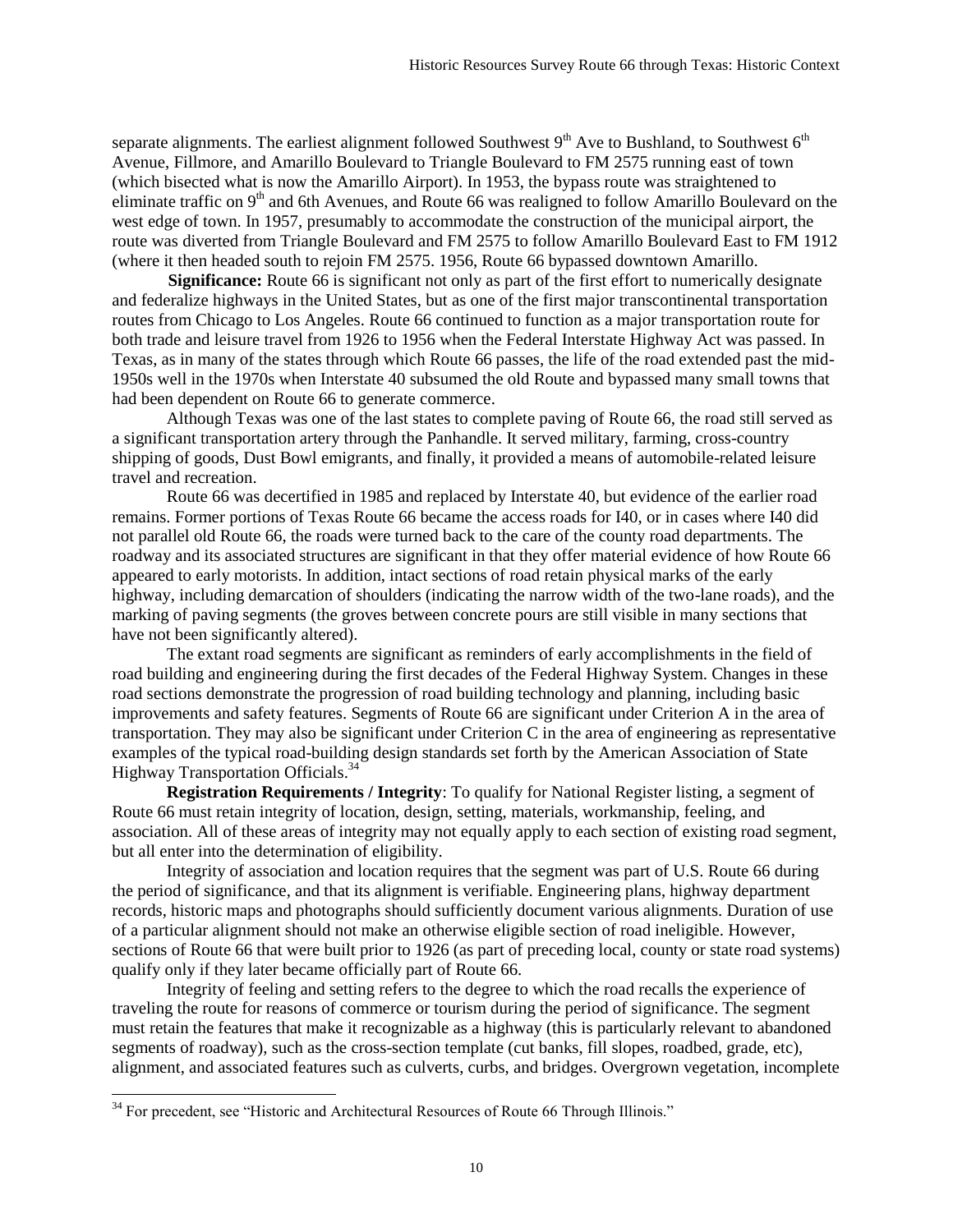stretches of pavement, eroded banks are allowable only if the site maintains the overall appearance and character of a roadway. Segments that have been widened or improved in other ways (additions of culvert, re-graded, straightened) are eligible for listing if the modifications occurred during the period of significance. The immediate physical setting is crucial to determining the eligibility of particular segments. While 91.4% of Texas Route 66 is discernable and traversable, the feeling and setting have been compromised by numerous alterations to the road surface and the construction of I-40 adjacent to the old road. The traveler no longer experiences long stretches of quiet, open plains, as the incessant traffic and noise of the interstate competes with the tranquility that once belonged to the rural stretches of the highway. Original concrete segments now serving as the south access road to I-40 in Wheeler County are intact and may be eligible for listing in the National Register, but there are only two relatively short stretches of highway that retain an authentic sense of the historic rural character of the road separate from the Interstate. The feeling and setting of the road as it passes through the smaller towns such as McLean remains much as it was in the early days (in fact, Route 66 was often just a secondary name given to the Main Street) – though perhaps a little less traveled and towns less busy than in the heyday of Route 66 travels.

Integrity of material, design and workmanship applies to the physical characteristics of the road. In most places along the road, historic materials have been replaced in the interest of maintenance and safety. Because pavement is a transient feature of a highway –constantly replaced and upgraded with new materials (i.e. from concrete to asphalt), and the original layers were never meant to be permanent, presence of original paving (while desirable) is not a requirement for registration. Other physical characteristics convey the sense of historic materials design and workmanship. For example, a few lessused or abandoned sections of the road retain traces of the original concrete paving, the pour marks are still visible (and felt as the car moves over the pavement), and the original width is still discernable (widening was achieved by adding thin strips of pavement to the shoulders of the road).

### **Subtype: Automobile Bridges**

**Description**: Texas retains only one automobile bridge that serviced Route 66. Located 8.2 miles east of Shamrock in Wheeler County, this bridge was originally built for SH 75 which later became US 66, and was bypassed by a new concrete structure in 1950. It now serves local traffic on the I40 frontage road. Designed by M.L. Grady of the State Highway Department Bridge Division, and built in 1932 by E. T. Prater, this five-span 126' long bridge features a span of steel I-beams encased in concrete. The remaining spans are reinforced concrete girder units resting on reinforced concrete pile bents. The rail is standard Type D, concrete post and double beam design. This superstructure carries a 24' wide concrete roadway over the abandoned railroad bed of the former Chicago Rock Island and Gulf Railway.

**Registration Requirements / Integrity**: In order to be listed on the National Register, a bridge must be located on any section of road that was at any time designated as Route 66. The bridge must be an example of a design that was associated with the highway system and used for automobile traffic. If the bridge was constructed before 1926, the bridge must have been in service for a significant for a period of time as part of Route 66. Bridges must retain a high degree of integrity in the areas of location, design, materials and association. According to the TxDOT survey, this bridge is significant for its type and railing. It is one of only a few known examples of a concrete encased steel I-beam configuration, and the Type D railing is noteworthy. The bridge has retained its design, materials, workmanship and location, and sufficient degree of setting, feeling and association to individually meet Criterion F in the area of Engineering and the state level of significance. This property could be listed apart from the associated roadbed.<sup>35</sup>

A number of bridges lay along the abandoned roadbed between Amarillo and Adrain. Although these sit in the approximate location of old Route 66, their use has yet to be confirmed. They may have

l  $35$  See TxDOT Historic Bridge Inventory, entry made  $8/31/199$  by John W. Murphey.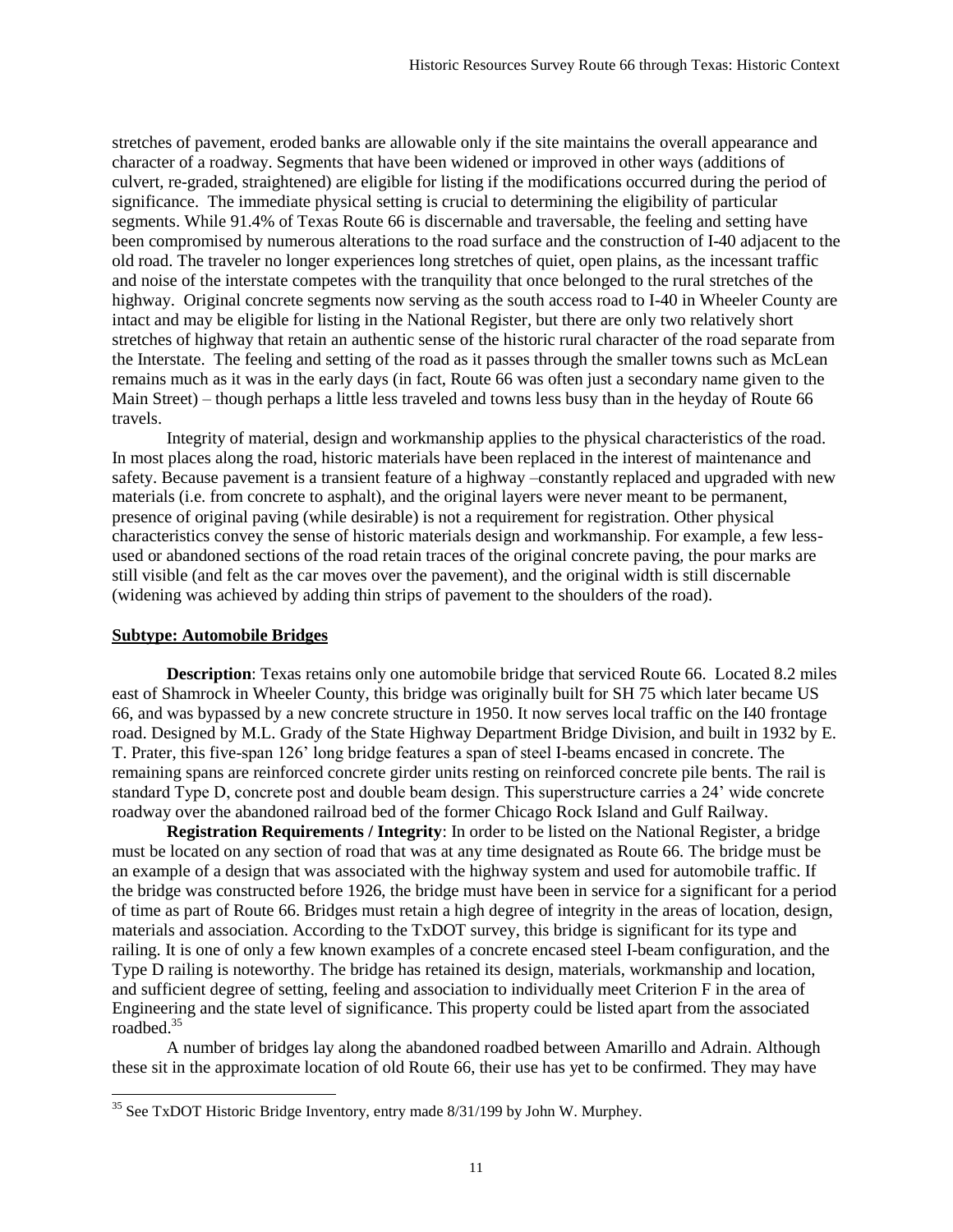functioned as either automobile or rail bridges, and their history and registration requirements are yet to be determined. Further archival research might lend clues as to their age and use.

#### **Subtype: Rail bridges / Grade Separations**

**Description:** Railroad Grade separators are an integral part of the Route 66 roadbed. After their construction, these structures allowed both rail and automobile to operate independently, neither having to yield to the other. This both increased speed of travel and safety. Three highway underpasses exist along Route 66 in Texas, all are located in Amarillo. Because they are all unique, we were not able to develop a general "type." Thus, we have included descriptions of all three structures.

The first railroad grade separation occurs on the east side of Amarillo, in the 7000 block of East Amarillo Boulevard. This is a utilitarian structure, lacking any ornamental details or outstanding design features. This structure consists of two bridges, each spanning two automobile lanes (the boulevard in divided by a grass media, built up to raise the railroad grade). The structure consists of concrete retainer walls supporting steel piers. The sides walls are formed by steel barriers made up of sheets of metal riveted and welded together. The tracks are otherwise visible from the roadbed. The year of construction has not yet been determined, but possible dates from the 1930s, with later additions. While this underpass represents efforts to improve speed of travel and safety of the passengers, its form is not unusual nor specifically related to Route 66. This structure is not recommended as eligible for listing on the National Register of Historic Places.

The second railroad grade separation occurs on West 6th, just east of Bowie. This underpass serves the Rock Island Railroad. This structure is utilitarian in form, consisting of elevated tracks supported on steel piers and shielded from view by steel barriers made up of sheets of metal riveted and welded together. The underpass spans four lanes of undivided traffic. The remarkable feature of this structure is actually the roadbed beneath – this is the only seemingly intact portion of roadbed (complete with indications of shoulder widening and pour marks) in Amarillo. While this underpass represents efforts to improve speed of travel and safety of the passengers, its form is not unusual nor specifically related to Route 66. This structure is not recommended as eligible for listing on the National Register of Historic Places.

The Buchanan Street Underpass (between First and North East Second Streets) was designed in 1937 by Gibb Gilchrist of the Texas Highway Department and The U.S. Bureau of Public Roads. This underpass raises the railroad grade above the automobile grade, permitting the continuous flow of vehicular traffic beneath the operating rail line. The underpass was installed both as a s safety measure and as a mechanism to relieve traffic congestion. This particular underpass has several separate bridging structures consisting of a reinforced-concrete underpass beneath seven concrete clad steel railroad bridges and one steel railroad bridge. The central roadbed passes underneath, flanked on either side by concrete walls (punctured for lighting). Sidewalks will balustrades have also been installed. Ornamental street lights that originally stood on each side of the entrance have since disappeared. The design of the bridge refers to 1930s Moderne, notable in the incised groove at the wall joints and the massing of the piers. This underpass is significant under Criterion A in the area of Transportation as a representative of measures taken to improve speed of travel and safety of the passengers. This structure may also be eligible under Criterion C in the area of Engineering or Design as an outstanding example of Moderne styling in public infrastructure. The importance of this underpass lies outside of its relation to Route 66, and should be considered for individual listing.

# **Property Type: Gas Stations**

**Description**: The availability of fuel, motor oil, tires, and other products and maintenance services were important to the automobile traveler along Route 66. Throughout Texas, the number of gas and service stations grew with the highway system and the increase of automobile traffic. Both the form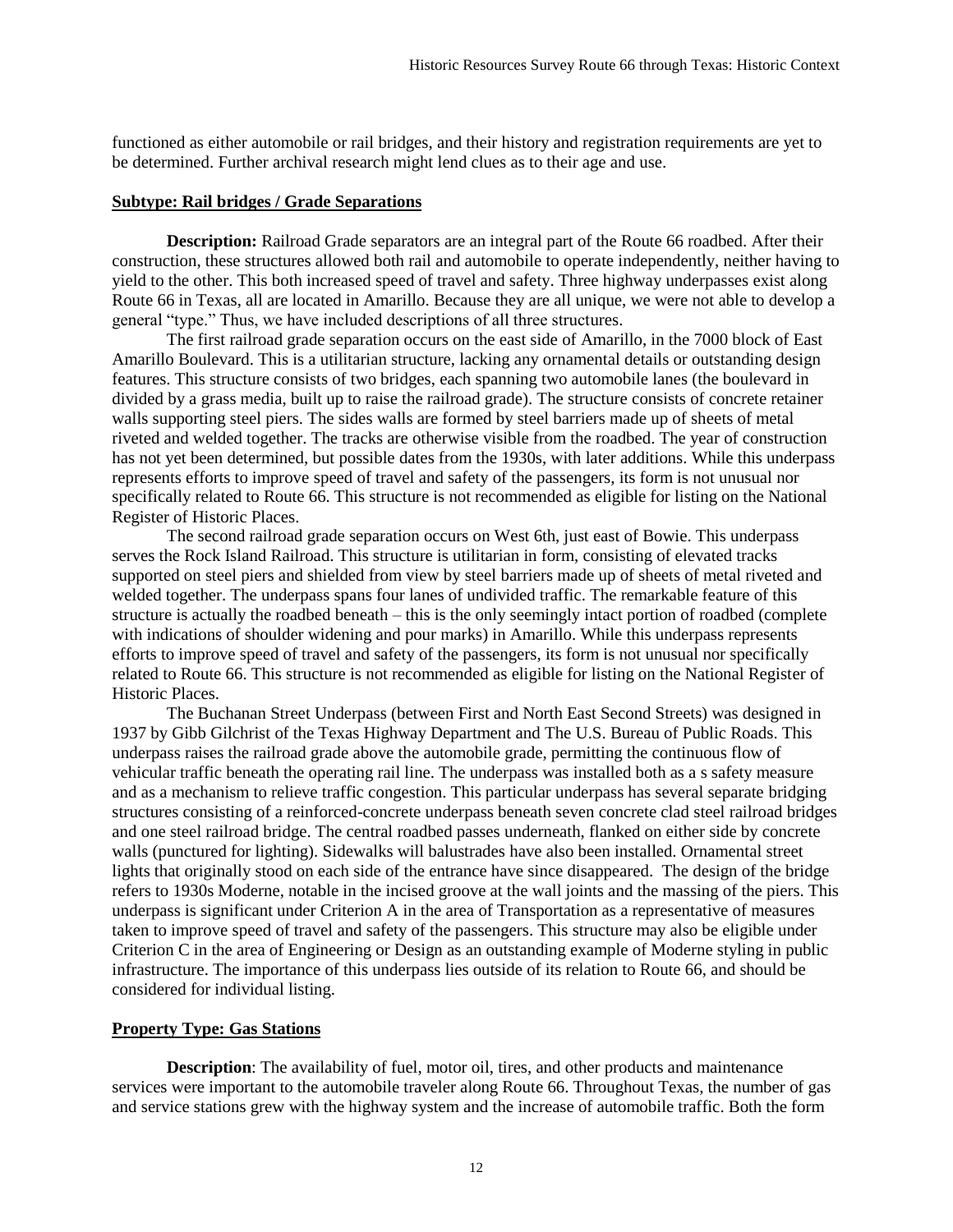and the function of the gas station evolved as automobile travel increased and as motorists demanded more of the roadside facilities.

The first gasoline stations (in various forms) appeared in United States between 1907 and 1913.<sup>36</sup> Because oil companies considered gasoline as secondary to oil, kerosene and petroleum-based lubricants, gas was initially sold in tin cans at grocery and hardware stores, and poured by hand into automobile gas tanks. Beginning around 1907, companies began to open "stores" out of which to sell gasoline (the first was likely Standard Oil of California's store in Seattle).<sup>37</sup> This earliest form of the gas station was little more than a hose stretched from a large storage tank adjacent to the refinery. Two years later, the American Gasoline Company of St. Louis (a Shell subsidiary) built the first retail location separate from the bulk plant facility. Most of the early gas stations were improvised adaptations of other building forms (usually sheds) and with the exception of added gas pumps, did not specifically relate to the function of gasoline sales. By 1909, considerable emphasis was placed on gas station innovation, as evidenced by annual national design contests sponsored by the newly-established *National Petroleum News*. <sup>38</sup> In 1910, the Central Oil Company in Flint, Michigan constructed the first building designed specifically for gasoline distribution (it took the form of a canopy supported by poles). Three years later, Gulf Oil became the first oil company to commission an architect to design a gas station.<sup>39</sup> In order to remain competitive in the growing gasoline market, Standard Oil launched the first prefabricated prototype of "look-alike" stations in 1914.<sup>40</sup> These standardized stations (built for between \$500 to \$1500) resembled small houses with exaggerated canopies, each identically painted and identified by standardized signage. By 1920, the United States had approximately 15,000 gas stations, most of these dealer-owned (meaning the station owner contracted for the products of one or more oil companies). As oil companies sought control of growing gasoline profits, company owned-and-operated stations increased in number. These were carefully designed and standardized, meant to be readily identifiable and to boost the company image (and brand loyalty).

Companies began to develop regional and national "brands," made readily identifiable by trademarks or logos (such as Socony's – later renamed Mobil – flying red Pegasus, the Royal Dutch Petroleum Company's – later renamed Shell Oil – scalloped shell, or Gulf's orange disc).<sup>41</sup> Logos were first attached only to station buildings, but from 1915 onward gas stations were marked additionally by sign postings – logos lifted high on columns or posts. These became integral parts of gas station, and oil companies measured visual impact of their signs and took into account legibility (instant recognition and impression), impact (single impression with immediate appeal), simplicity (easy understanding), distinction (recall and remembrance), and adaptability (reproduction in any size or medium). $42^{\circ}$  Companies simultaneously began to develop standard color schemes to accompany their logos and signs: for example, Standard Oil and its descendants employed red, white and blue; Texaco used red, white and green; and Philips 66 stations were painted orange and brown, though later shifted to red, white and gray.

<sup>&</sup>lt;sup>36</sup> The following historical survey of the development of the gas station is based up John Jakle and Keith Sculle's seminal study, *the Gas Station in America.*

<sup>37</sup> *The Gas Station in America*, 131.

<sup>38</sup> *The Gas Station in America*, 134; 161. According to Jakle and Sculle, *The National Petroleum News* was "the leading journal serving the American petroleum industry and, as such, played a leading role in encouraging gasoline station change through annual design contests and the weekly and later monthly reporting of design innovations and individual company adoptions." (*The Gas Station in America* 161). While this was clearly an important trade journal, the authors do not list its circulation size or regional distribution. We do not yet know if the small-town Texas gas station owner would have received such a journal, and if he did, the extent to which this would have influenced his design decisions.

<sup>39</sup> According to Jakle and Sculle, this station in Pittsburgh was also the first to distribute free road maps. *The Gas Station in America*, 132.

<sup>40</sup> *The Gas Station in America*, 131-32

<sup>41</sup> For more on branding and trademarks, see *The Gas Station in America*, 37-45.

<sup>42</sup> *The Gas Station in America*, 42-43.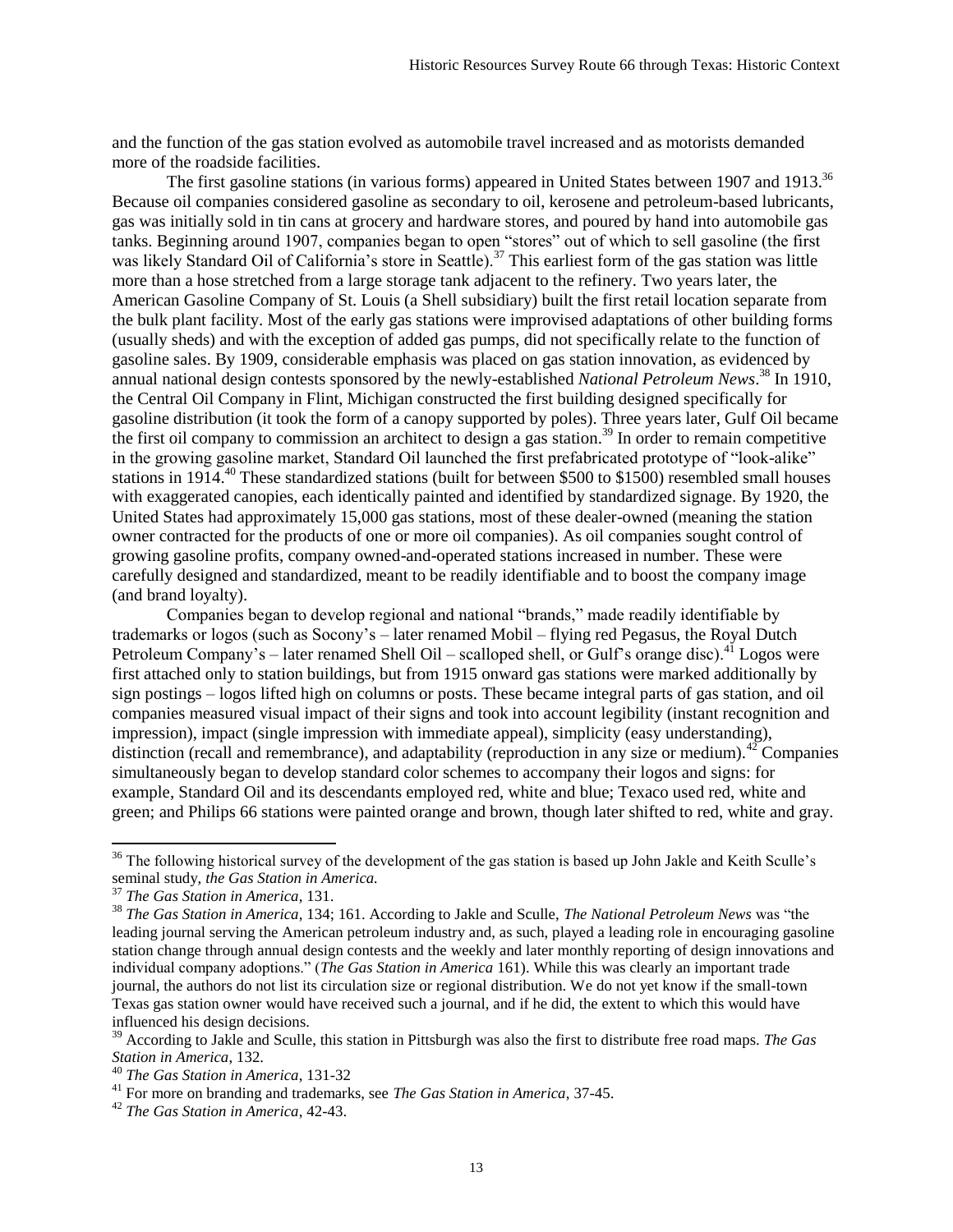Although novelty gas stations (filling stations in the form of windmills, pyramids, castles, etc) and regional thematic designs (pueblo style or mission themes in the southwest as early as 1917) were popular in the 1920s and 1930s, the larger oil companies began to employ distinct building designs or motifs that would easily set them apart from their competition (in Texas, the early Philips 66 station and the Toot N Totum remain distinctive). These designs were meant to present a distinct profile to motorists passing, sometimes at high speeds. Trademarks, color schemes and building design became icons that signaled a clear identity for a company and its products; this identity helped to establish a regional if not national market, and carried with it a guarantee of quality.

The evolution of the gas station as a unique building type has been laid out by John Jakle and Keith Sculle in *The Gas Station in America*. Using illustrations that appeared in *National Petroleum News* (from 1910-1990), Jakle and Sculle provide a chronology of the development of gas stations across the United States. All of these types were represented along Route 66, and several of these types remain extant in Texas.

#### **Subtype: Curbside Station (1915 to ca. 1923)**

The earliest gas stations were little more than curbside pumps. Termed "filling stations" in about 1915, these stations consisted of pumps and underground storage tanks installed along the street in front of grocery and hardware stores. These stations offered only one service: the filling of the automobile gas tank by a service attendant. The curbside station was an important innovation as automobiles could be filled more efficiently (mechanically rather by hand), and centralized distribution reduced the threat of fire. After 1920, local fire safety ordinances forced many curbside stations to close in many of the larger cities, though the curbside station persisted in rural areas in conjunction with general stores and other roadside businesses.<sup>43</sup>

### **Subtype: Shed (1909-1940)**

Small sheds provided the first off-street, drive-in gas station. The "shed" type came in a variety of shapes and sizes, and were clad with a wide variety of materials. The shed was not a form that was unique to gas stations, and were similar to commercial storage buildings found in lumber yards, coal yards, and petroleum tank yards. These stations usually benefited from the addition of a dirt or gravel driveway.<sup>44</sup>

#### **Subtype: House (1920-1940)**

While curbside and shed stations were typically built in or near business districts, the increase in automobile ownership and travel led to a demand for gas stations in residential areas. After 1920, oil companies began to build these neighborhood "service stations," often on "best" residential streets. Companies often procured large corner lots capable of accommodating driveways, and that were accessible to motorists from two streets. In an effort to integrate stations into the residential fabric of the neighborhood (so as to reduce opposition to their real estate practices and to quell any resistance to the dirty, temporary shed formerly used as gas stations), the neighborhood service station was designed to resemble a small house. Although many companies hired architects to design standardized, prefabricated stations, many designs addressed regional and national stylistic trends (such as the revival of Colonial, Spanish Colonial and Classical styles). Typical plans included a small office, storage rooms, and public restrooms. Interestingly, the entrance to men's restroom was usually inside the station house as a convenience to employees and customers, and the entrance to women's restroom was usually discreetly

l <sup>43</sup> *The Gas Station in America* 135-36

<sup>44</sup> *The Gas Station in America* 137.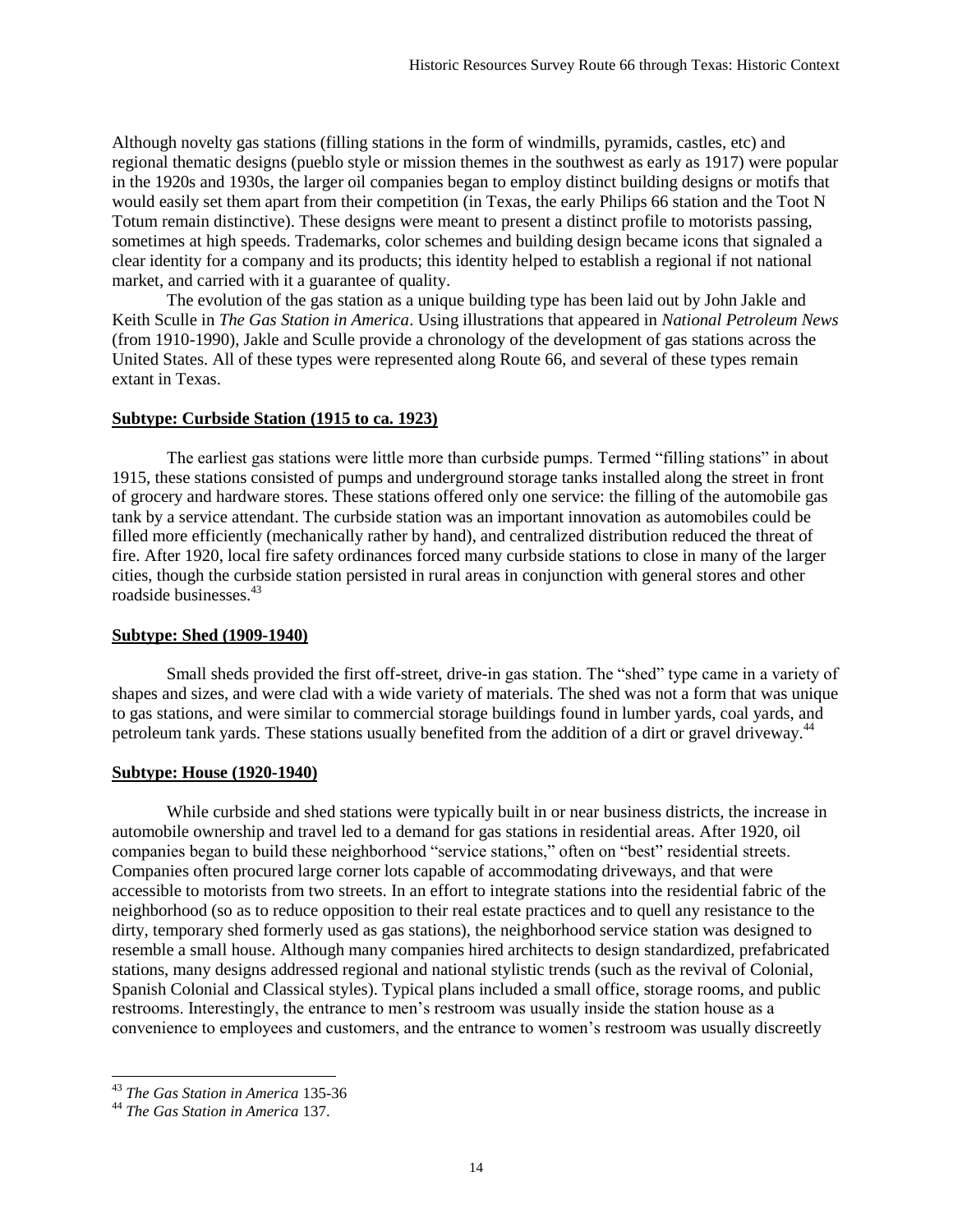hidden behind or alongside the building. Furnishings often included a hand-cranked oil dispenser, desk, chairs, and stove. Stations often had a soft drink cooler and racks for cigarettes or candy.

As oil companies became increasing concerned with the "image" of the gas station, gas pump design received more and more attention. Gas pump manufacturers (over 200 companies in 1925) began to provide space on the pump for corporate logos. The "visible" pump was developed and marketed as a quality assurance and honest measuring: the glass cylinder at the top of the pump allowed the customer to view the quality of fuel (grades of gasoline were distinguishable by color) and quantity of fuel before it was released into the automobile's gas tank.

#### **Subtype: House with Canopy (1916-1940)**

The addition of the canopy to the small house produced another type of gas station. Developed by Standard Oil of Ohio in 1916 (again, as a prefabricated prototype), the typical house with canopy was fifteen feet square with and outstretched canopy (supported in front by a single post) covering about the same area. In some cases, canopies were added to existing stations.

#### **Subtype: House with Service Bays (1925-1940)**

By the mid 1920s, the services provided at a gas station had grown to include automobile maintenance and cleaning. By 1925, most gas stations were equipped with adjacent service bays for grease pits (open trenches in which the mechanic could stand to work on the car above him) and carwashing floors. After 1925, rotary lifts operated by air compressors gradually replaced the grease pit as a means to elevate the car above the mechanic. The addition of one or more covered bays to an existing station or the construction of a new station with two or more bays covering the washing and lubricating floors became increasingly common. Before 1935, building additions generally adhered to the architectural type or style of the original structure. After 1935, additions were simplified and took the form of flat-roofed boxes. The larger gas stations with three or more bays were often called "super service stations," and advertised "one stop" automotive service for washing, lubricating, engine brake and muffler repair.<sup>45</sup>

#### **Subtype: Oblong Box (1930 -1960):**

The Depression of the 1930s necessitated a great deal of change in gas station function and design. As gas sales dwindled, station owners began to sell a greater number of products, such as tires, batteries and accessories (the TBA line). Stations also began to emphasize their ability to service automobiles. The addition of new products and new services often required a larger amount of space (both retail and service bays) than the earlier station types. As service bays and retail spaces were enlarged, the whole was integrated into what Jakle and Sculle have termed the "oblong box." These stations no longer featured hip or gable roofs or historically-inspired architectural details, but – perhaps in line with the growing interest in Modern architecture and the International Style – the gas station became a flat-roofed rectangular box with little ornament and large expanses of plate glass. These boxes were clad with a number of different materials, including stucco or brick (painted according to company's signage and color scheme), terra cotta, and in the 1940s and 1950s, white porcelain enamel (with colored, horizontal stripes along the cornice line that could distinguish the brand of gasoline sold at the otherwise uniformly designed station).

Several leading American industrial designers, such as Walter Dorwin Teague and Raymond Loewy, were "challenged with raising gasoline station architecture to a higher plane."<sup>46</sup> Teague was hired

<sup>45</sup> *The Gas Station in America* 143-144.

<sup>46</sup> *The Gas Station in America* 146.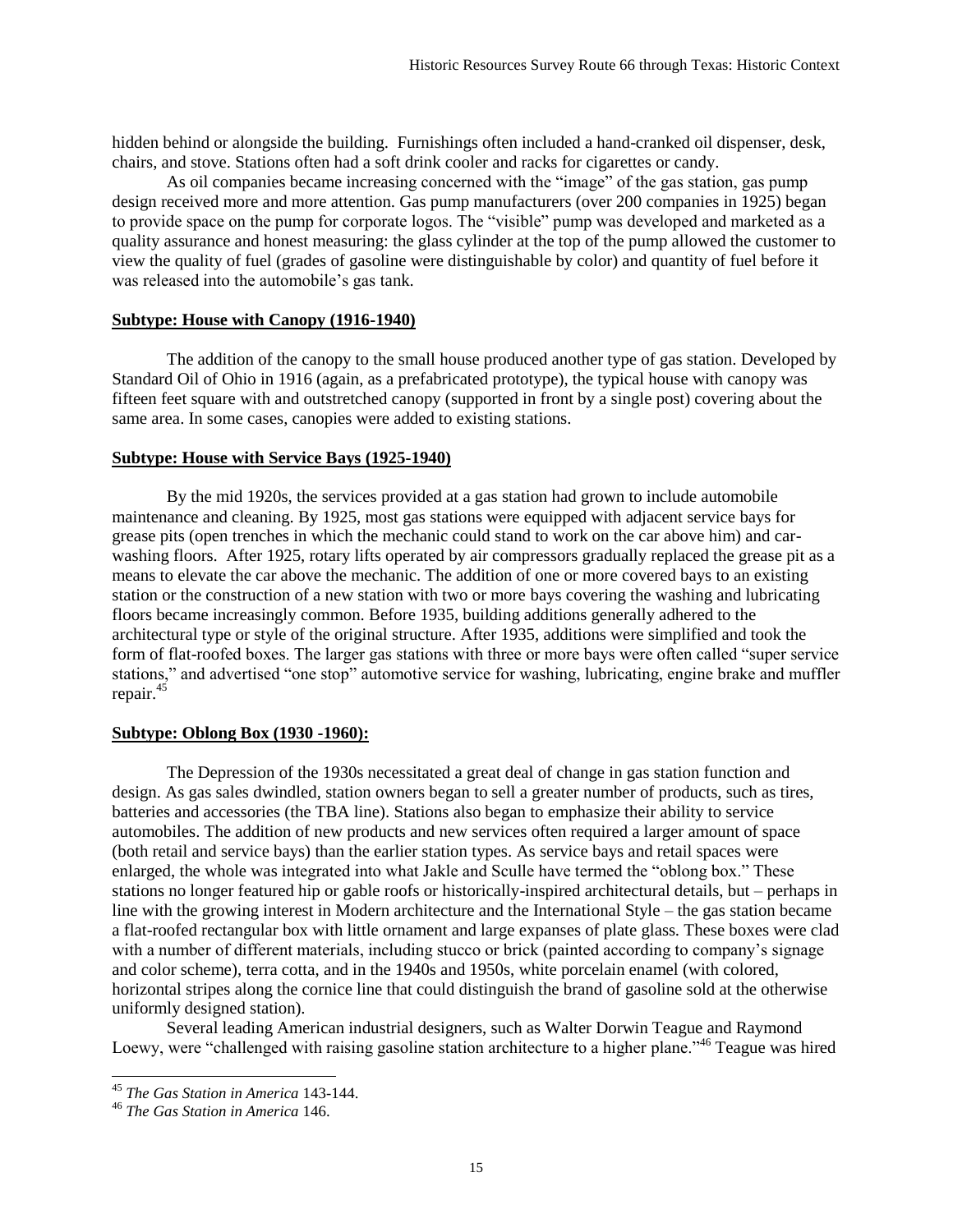by Texaco in 1934, and created a "new look" for the company: white streamlined boxes that were "thought to give the impression of speed, modernity and progress."<sup>47</sup> Norman Bel Geddes created a new prototype for Socony-Vacuum that was "clearly influenced" by the International Style – though proved to be "too avant-garde" and none were built. Through the applications of industrial design and attention to developments in high style architecture, a new standard functional format for the gas station was developed.

Most companies modified the oblong box to facilitate customer recognition. In some instances, the roof might be higher or lower than the adjacent bays, or the office would be curved to contain the front door, or the office façade might be extended forward (as with Texaco in the late 1940s), or recessed relative to the bays (as with Sinclair in the early 940s). Some companies retained the canopy as a form of trademark (such as Standard Oil of California), and some adopted characteristic towers or pylons (Shell). Texaco notably used both but placed canopies only on its stations in the southwestern region of the Untied States to function as sunshades in the desert climates.

Before 1950, most oblong boxes were prefabricated. Steel I-beam frames were bolted together on site, and clad with porcelain enamel and plate glass.<sup>48</sup> After 1950, cinder block and concrete block construction replaced prefabricated steel, and by 1960, acrylic-vinyl and translucent Plexiglas (including sheets backed by fluorescent tubes for night lighting) became popular replacement for porcelain. After 1960, plastic was used to simulate other building materials such as wood, stone, and brick. By 1960, the porcelain and plastic oblongs met with disfavor from planning and zoning commissions and suffered criticism from the public – many companies began to explore design modifications to blend the stations into new suburban landscapes. For example, Shell introduced the "ranch style" in 1960 (older oblongs could be easily adapted into the new style by replacing enamel walls, adding a flat front gable roof and extend eaves on one end to form a porch). These new stations were called "blend-ins."<sup>49</sup>

Unlike the station of the 1920s design to fit into their surroundings the stations of the 1930s were designed for maximum visibility. These shiny, vividly colorful, well-lit oblong boxes contrasted sharply with typical residential and commercial buildings. These new stationed benefited from easy maintenance, and large expanses of glass facilitated selling.

### **Subtype: Small box (1950- 1960s)**

After World War II and into the 1960s, corporate gas stations continued to dominate and expand to include other functions (such as restaurants, truck stops and convenience stores). There was, however, a return to the smaller gas station owned by small regional distributing companies. This corresponds with what Jakle and Sculle call the rise of the new "independents." Most of these stations took a small box form, and because their functions were limited to selling gas, motor oil, and various small sundries, these required only a small offices, small storage rooms and restrooms. These were mostly prefabricated steel with glass and enamel-plated cladding.

# **Subtype: Small box with canopy (after 1960-1970)**

Although canopies disappeared in the Northeast and Midwest, they thrived on the Pacific Coast, in Southwest and Southeast, primarily because of climate. After 1960, the large canopies were adopted widely by independents but as an advertising mechanism. Canopies carried large signs and engendered a sense of presence – a "sense of place" – that small box stations alone could not achieve. The "butterfly" canopy was attached to the station building and swept upward and out over the driveway with its pumps. The "standard" flat-roofed variety was self-supporting and spanned the pump islands and a portion of the

<sup>&</sup>lt;sup>47</sup> *The Gas Station in America* 146. About 10,000 of these stations were ultimately constructed.

<sup>48</sup> *The Gas Station in America* 149.

<sup>49</sup> *The Gas Station in America* 152.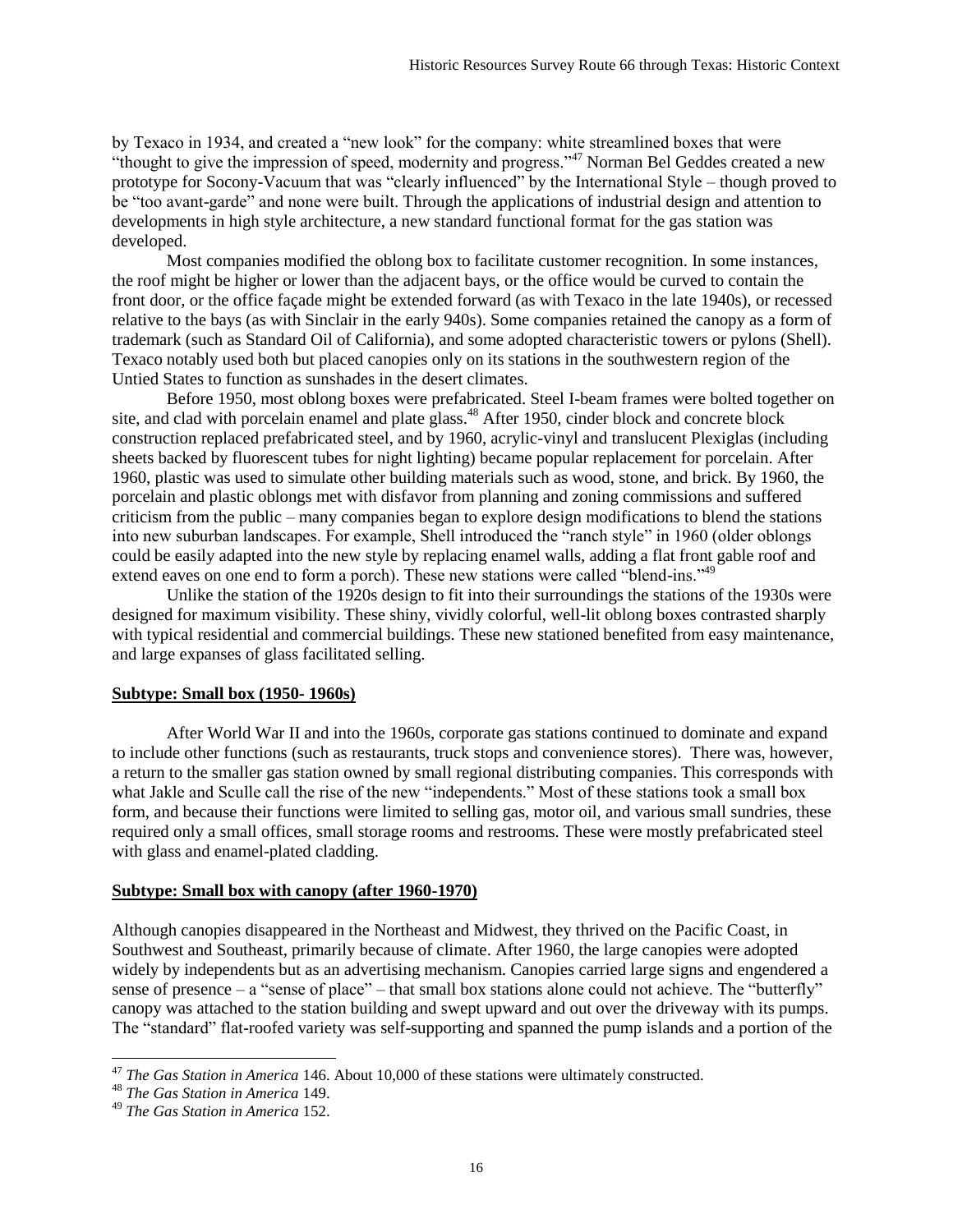driveway. Most canopies tended to measure around 30 x 40 feet, equal to covering two driveways and a single pump island.

# **Subtype: Canopy with booth (1970s)**

By 1970, many new stations appeared that were little more than canopies. Station offices were reduced to small booths located on one of the pump islands. Booths contained an attendant, cash register and little else. Restrooms and vending machines were housed in separate shed-like building located at one edge of driveway. Canopies and booths were prefabricated. These stations in many ways were a return to the "filling station" idea, and were "a direct result of OPEC's higher gasoline prices and resultant gas shortage."<sup>50</sup>

**Registration Requirements / Integrity:** The categories described above demonstrate that the property type generally described as gas station has varied a great deal throughout the Route 66 period of significance. It encompasses early filling stations, gas stations, and gas stations that are combined with service bays, cafés, convenience stores, retail establishments, and truck stops. Along Route 66 in Texas, the gas station in all of its incarnations constituted the largest category of historic properties (aside from the general commercial buildings found in central business districts of the towns surveyed). The earlier forms of gas stations such as the house or house with canopy, are relatively rare in this state. The majority of these stations are of the "oblong box" type and include service bays – and a great many of these date from the postwar era. The gas stations that remain along Route 66, whether still functioning as stations, as other businesses, or abandoned, are reminders of the most common automobile-related property type along the route. These stations reflect and era that required frequent distribution of gas and frequent stops for car maintenance – needs that have disappeared with the reliability and fuel efficiency of later twentieth century automobiles. These stations are significant for their type and plan, style, materials, and location (i.e. directly related to the roadside, within residential neighborhoods, on corner lots in commercial districts). Gas stations with a sufficient degree of integrity are eligible for listing in the National Register of Historic Places under Criterion A in the areas of Transportation and Commerce. They may also meet Criterion C if they are a good or rare example of a type, style or method of construction. A number of the Route 66 stations may have been built after 1956 (the year in which the Interstate Highway Act was passed and Route 66 through Amarillo was realigned to follow Amarillo Boulevard), and may be considered for listing if they can meet Criterion Consideration G for properties less that fifty years of age.

Eligibility under Criterion A requires that a gas station show clear association with and convey the feeling commercial traffic and automobile travel along Route 66 in Texas. Eligibility under Criterion C requires that the property be a good or rare example of an architectural type, style or method of construction. Stations that no longer used as a gas station could still be considered eligible for listing if they still reflect their historic function. Those that have additions, such as a service bay, can be determined eligible if the original structure is discernibly intact and the property otherwise exhibits a high degree of integrity. If the additions were made during the period of significance, the additions do not affect eligibility.

# **Property Type: Lodging**

**Description:** Properties categorized as Lodging include any type of building that was rented out to the traveling public. In a few instances, private residences have been documented as part of the "Historic Resource Survey: Route 66 Through Texas" when it is apparent that these were linked to Route 66. The following descriptions of lodging facilities include campgrounds, tourist cabins or courts, motels, and hotels.

l <sup>50</sup> *The Gas Station in America* 154.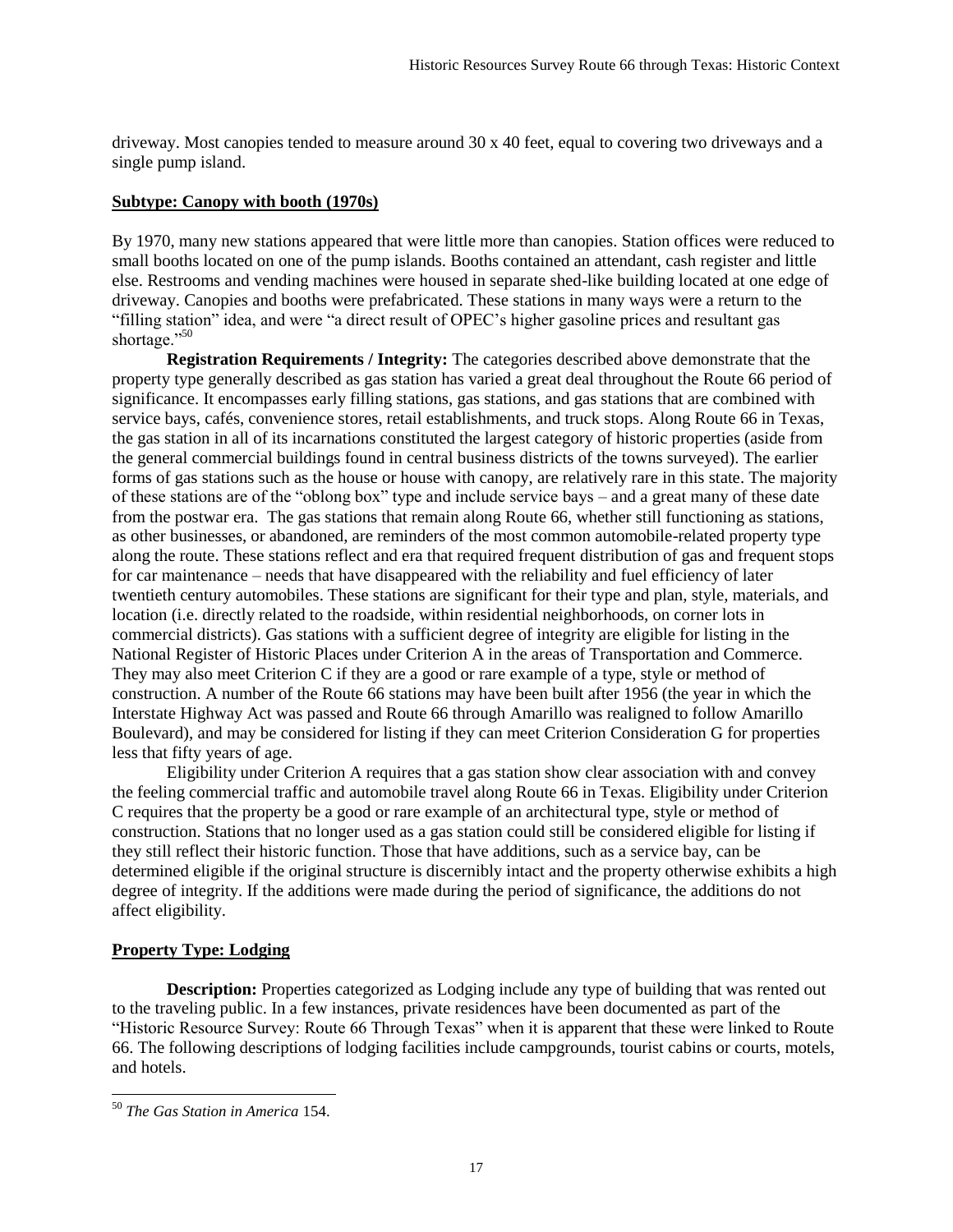Warren Belasco argues that private use of the automobile was primarily recreational before World War II.<sup>51</sup> Before 1910, fewer than 500,000 people owned automobiles; by 1920, over eight million passenger cars were registered in the Untied States.<sup>52</sup> With this marked increase in car ownership came a similar increase in automobile travel – which also meant that motorist going long distances had to spend many nights on the road. In his seminal study of the development of roadside lodging, Belasco traces the evolution from autocamp (an "inexpensive, individualistic sport with antimodernists implications") to motor inn, a process that took – in Belasco's estimation – only thirty-five years.

While traditional hotels dominated the lodging industry in the early 1900s, few were convenient (or affordable) for the automobile traveler. Hotels were for the most part located in congested downtown areas, or near rail stops. These hotels were often governed by strict customs and rules of propriety that road-weary automobilists could not uphold. Furthermore, many downtown hotels could not offer sufficient parking for patrons' automobiles. Resort hotels, on the other hand, though originally intended for rail passengers, were available to early automobile tourists, though originally intended for rail passengers. Usually located in mountains or at the seaside. These hotels traditionally catered to the wellto-do (and often to women whose husbands worked year round in the city while women and children would spend a leisurely summer in the country). Some resort hotel did accommodate members of the middle and lower classes who came on short excursions that included the entire family. Automobile travel particularly appealed to this type of vacationer, and with the growing popularity of car travel, only a few resorts remained strictly elite preserves.

The identification of lodgings afforded to Black and Hispanic travelers during the Jim Crow Era (before the mid-1960s) is a relatively recent endeavor in Texas. It is known that nationwide, accommodations for Blacks were scarce in cities and towns, and that minority-owned lodgings were rarer still. From the 1930s through the 1960s, several nationally-distributed publications listed lodgings that did not discriminate on the basis of race.<sup>53</sup> No such lodgings along Route 66 in Texas are noted in any of these guides, but the 1951 *Negro Motorist Green Book,* the 1961-62 *Bronze American* guide, and Sanborn Fire Insurance maps identified no less than three "colored" hotels and numerous other businesses catering to blacks travelers along Van Buren and Harrison streets, south of the railroad tracks and north of Route 66 (Sixth Avenue) in Amarillo. None of these buildings are extant.

# **Subtype: Auto Camps (1910 – 1920)**

As several hundred thousand middle class families began to tour by auto, hotels could no longer meet the growing need for lodging during long distance travel from point to point. Travelers in the first two decades of the twentieth century camped each night at a different spot along the roadside, sleeping in their cars or in tents, and cooking over open fires. They carried with them all of the essentials for car camping. Autocampers called this "squatter-anarchist" phase of travel "gypsying;"<sup>54</sup> and outsiders called the campers "tin can" tourists (a reference to both the garbage they left along the roadside and the 'tin lizzies' many drove). Belasco recognized a social need for this type of leisure; he argues that behind the tourists' "delight in traveling off the beaten track was a profound desire to discover new perspectives, to experience unconventional intimacies with fellow Americans, and to break away from the hectic work routines and bureaucratic institutions of an urban-industrial civilization….autocamping revived what tourists imagined to be the more leisurely pace, personal independence, simplicity, and family solidarity

<sup>51</sup> Belasco, Warren James. *Americans on the road: From Autocamp to Motel, 1910-1945*. Cambridge MA and London: MIT Press, 1979 (viii).

<sup>52</sup> Belasco 7.

<sup>&</sup>lt;sup>53</sup> Lyle Henry, "Accommodations for "Colored"" (pending publication in Society for Commercial Archeology Journal, 2005).

<sup>&</sup>lt;sup>54</sup> Bealsco 3.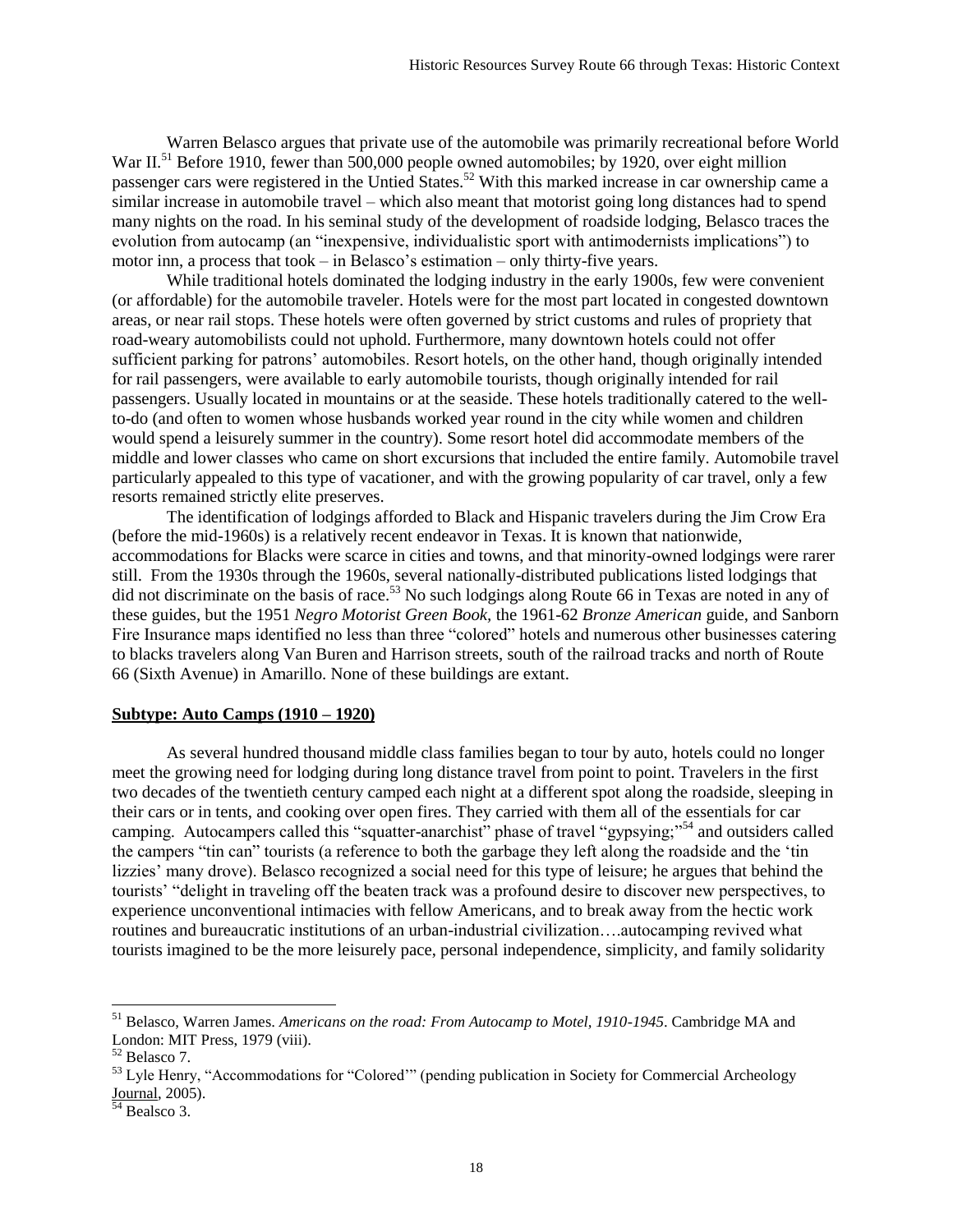of pre industrial times. Yet autocampers were essentially recreationists, not rebels. Their protest was temporary; after several weeks on the road, tourist generally returned to home and job."<sup>55</sup>

Auto camps were first developed in the western United States as an inexpensive alternative to hotels, and as a way to provide legitimate overnight accommodations for the highway "gypsies." Camps provided a spot where a traveler could pitch a tent (or later rent a cabin), and these appealed to seasonal tourist and to migratory transients traveling in search of work. In order to guard against some of the notoriously "uncivil" campers, and to provide a civic service, towns along migratory routes and frequently traveled roads began to develop municipal campgrounds (popular from 1920 to 1924). The better-equipped campgrounds (often found in the larger cities) provided public toilets and showers, water and firewood. Some had a commissary that sold groceries and supplies for the traveler. A few more ambitious campgrounds added gas stations, garages, lunchrooms, laundries, and large playgrounds. Initially, the municipal campgrounds were funded by taxes and were free for the camper. Although romanticized as "democratic," a profound social stratification tended to operate along class lines where tourists and transients were thrown together.

In order to counter the "undesirable element" that frequented the municipal autocamps, many towns began to impose fees, registration requirements, time limits, and police supervision at their camps. By limiting access, they hoped to attract a "better class" of paying tourists. The mid-1920s were transitional years, when many towns charged fees as others began to abandon public camps altogether. As always, the West coast took the lead, partly because year-round touring made roadside business there uniquely profitable and partly because this region had the greatest difficulty with migrants and would-be settlers. By 1925 – and certainly by the inception of Route 66 – the existing municipal auto camps charged entrance fees, charge for firewood, and enforce limitations on length of stay (all to discourage migrants). Once such fees were assessed, private operators began to be attracted to the auto camp business.<sup>56</sup>

As the demand for better facilities became apparent (and travelers began to be willing to pay for these conveniences), privately-owned commercial auto camps quickly replaced municipal campgrounds. These provided: fireplaces, picnic tables, coin-operated stoves in community kitchens, electrical outlets, electrical lighting, tent floors, and in some instances, tents. The popularity of this type of campground lead entrepreneurs to develop primitive rental cabins in in lieu of tents.

Permanent cabins at a campground signaled an important change: the development of the cabin camp. As cabins were weatherproofed and provided with stoves (and some with heating), they began to define a kind of overnight experience removed from the rustic outdoors.

#### **Subtype: Tourist Homes**

This early form of the Bed and Breakfast exited simultaneously with and served the same function as the western auto camp. The Tourist home was often a private residence that rented one or two rooms on a nightly basis. Operators of tourist homes in the 1930s were stereotyped as widows or bankrupt former businessmen.

#### **Subtype: Cabin camps**

In the mid to late 1920s, tourists began to drive longer and faster, and often into night. Better quality pavement, wider roads, and the elimination of rail crossings and more powerful car engines facilitated longer trips over wider areas. In 1928, 300 miles was a good day's drive, and 450 mile day trip was not uncommon, particularly in the "wide open" west.<sup>57</sup> As travelers began to go longer distances,

l <sup>55</sup> Belasco 3.

<sup>56</sup> *The Motel in America*, 34.

<sup>57</sup> Belasco 132.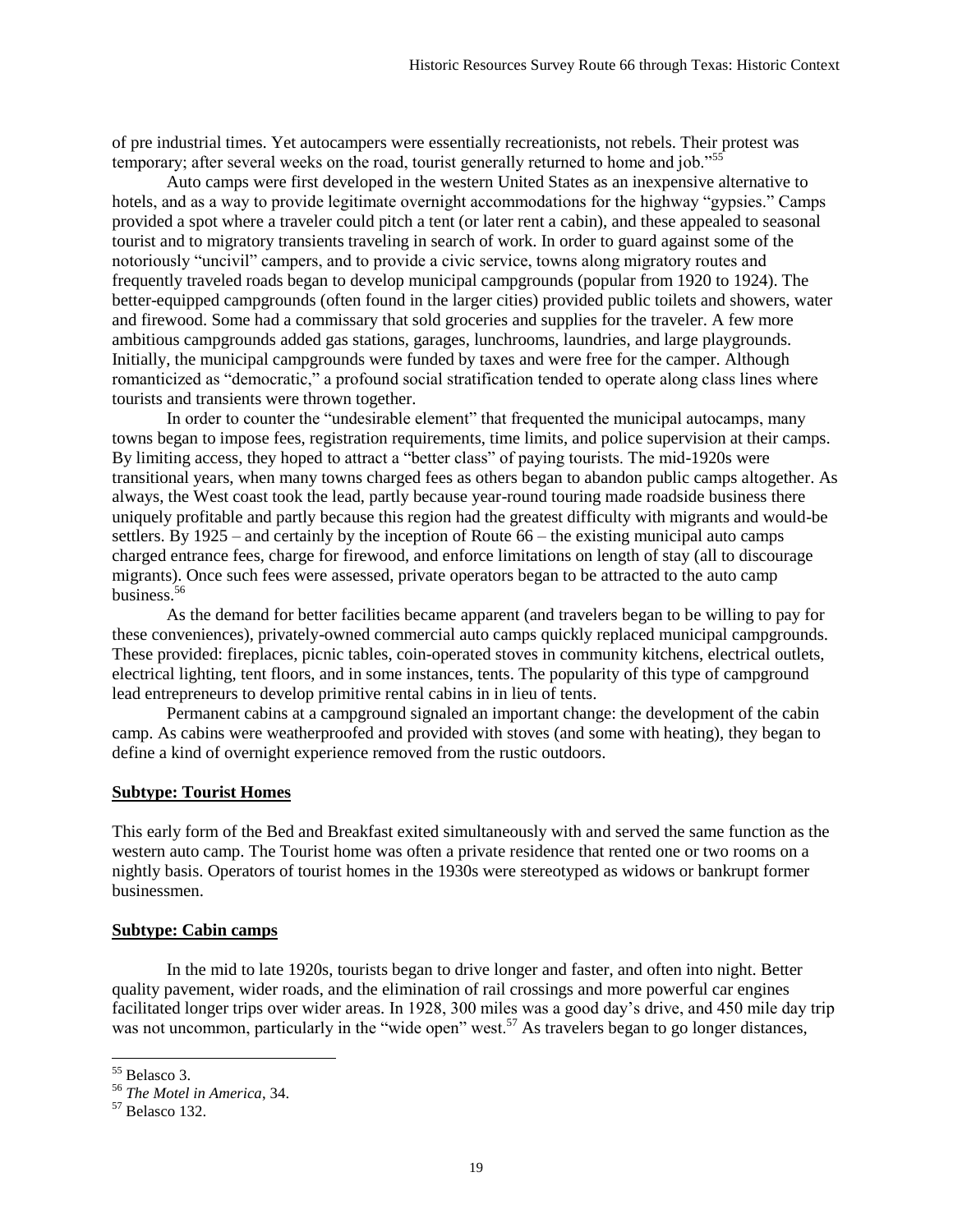they began to demand better facilities. Thus developed the tourist cabin, small lodgings often grouped in camps that had once been tent campgrounds. While most early cabins were little more than shacks, they do represent the earliest form of the motel, and emerged directly from the auto camp and the tourist home. Three varieties of cabin camp evolved: auto camp with cabins added; the cabin camp built from scratch; and the tourist home with cabins added on the owner's lot. Many of these early buildings were constructed inexpensively, using cheap locally available materials. These were most often wood-frame buildings, with little architectural detail. The early cabins offered shelter and a cook stove, though the amenities gradually increased (urged by competition) to include communal restrooms and later private baths, linens and furnishings. Cabin camps were arranged in a number of different configurations, including the row, row-on-row, L, narrow U, wide U, crescent, cruciform and clustered patterns. As cabins developed into motels, they were arranged in the forms of row, L, U, narrow U and wide U.

Architects had a very small role in the design of early lodging facilities. Most cabin camp (and later motel) owners built their own cabins, though some prepackaged kits were available from companies such as the Economy Housing Company of Iowa. Kits could be purchased at lumberyard or from traveling salesmen. Popular magazines and trade journals offered design prototypes and included instructions for building simple cabins. Owners of cabin courts often traveled to observe what their competitors were accomplishing. Recognizing the value of shared information, camp owners formed state and regional trade associations that facilitated exchange and set specific standards for operation. These standards had certain building implications, and from them, a restricted design vocabulary developed. Cabin camps and later motels had not only to function in a certain way, but had to look like a lodging accommodation that could attract customers who were increasingly demanding.<sup>58</sup>

Cabin camps were popular because they were convenient. A 1936 article in *Hotel Magazine* lists "sixteen separate and distinct conveniences" that included the "car at cottage door; economy; housekeeping facilities; more privacy; no street car or other city traffic noises; no tipping required; speed in checking out; speed in emergency exits; home-like atmosphere; limited removal of baggage from car; individual control of heating system; direct contacts with owner; elimination of driving in downtown traffic; no garage storage; car servicing on premise; personal appearance after driving all day not embarrassing as there are not lobbies to pass through."<sup>59</sup>

# **Subtype: Cottage Courts**

As cabin camp owners began to offer more amenities to their discerning customers, these more substantial cabins were renamed "cottage." Unlike their flimsy, seasonal predecessor, cottages were durable and suitable for year-round rental. The *Tourist Court Plan Book* recommended building out of materials that would last fifteen to twenty years, but warned against investing in anything more "permanent" (and by implication, expensive) because the "materials would outlast the style."<sup>60</sup> Cottages, unlike cabins, usually contained a private bathroom and a closet. Initially kitchens or kitchenettes were widespread, but by World War II had larger disappeared from newer motels because of low demand and high construction costs. Cottage units were added to preexisting cabin arrays in older motels, or replaced older cabins.

After 1930, clusters of cottages or cabins increasingly were referred to as "courts." Cottages were frequently arranged around a central open space, or court, and the width of the U-shaped court was dependent on the depth of the lot and the extent of highway frontage. Before 1930, most cottages courts had open spaces between the unit, which were increasingly replaced by car ports of garages. These garages linked each cottage unit from wall to wall, forming a continuous façade. Each unit was still discernible by individual roof lines (units were still generally freestanding).

<sup>58</sup> *The Motel in America*, 39.

<sup>59</sup> *The Motel in America*, 39.

<sup>60</sup> *The Motel in America*, 41. See also the *Tourist Court Plan Book* published by the *Tourist Court Journal* 1950:16.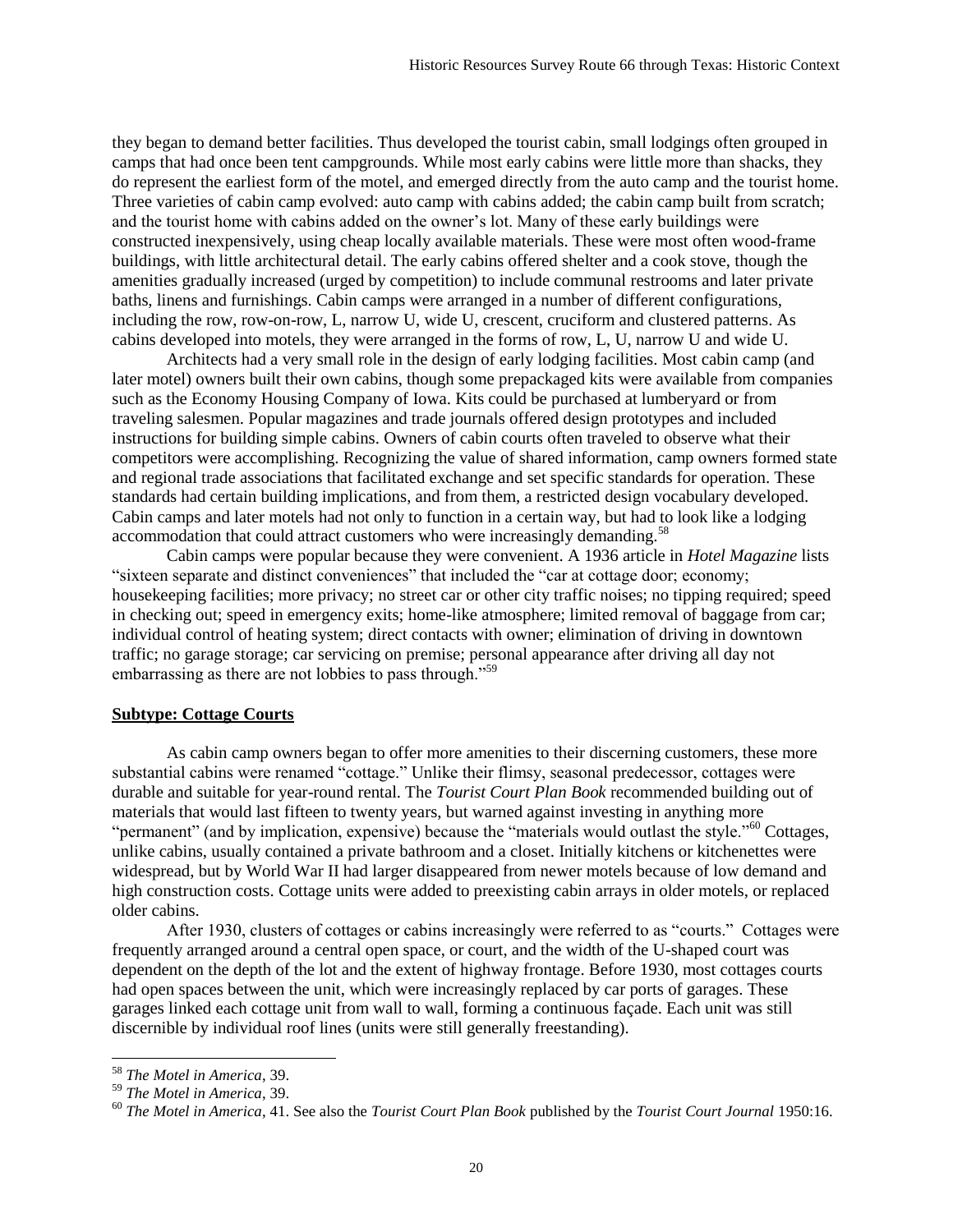Typical cottage courts contained an office building that included private apartment space for court owner or manager and his family. The complex might also have coffee shop. Public space was primarily outdoors. Space not given to parking was often landscaped. Architecturally, cottages were made to look like suburban houses, furnished with rugs, dressing tables, bureaus, radios, etc. sometimes had steam heat from central heating plants.

# **Subtype: Motor Courts**

Cottage courts quickly developed into the motel court. These were arranged in much the same manner as the cottage court, although the motel court units were no longer free-standing but integrated under a single roof. Long porches stretched over the full façade, providing a greater sense of visual cohesiveness as well as shelter in inclement weather. Motel courts were generally single story buildings, and early examples featured garage spaces between room units. Some motel courts featured coffee shops or restaurants, and some operated gas stations.

Although motor courts were built in a range of architectural styles from Tudor Revival to Colonial revival, "western" themes were the most popular and appeared a great deal in the southwestern states of Route 66. Motor courts with facades integrated around interior courtyards were reminiscent of Spanish haciendas, especially when they were stucco to simulate adobe. Motels with names like El Rancho, Casa Grande, and The Alamo appeared from coast to coast.

# **Subtype: Motel**

After World War II, the word "motel" (a concatenation of motor hotel) came to describe motor courts. Many motels were organized around large courtyards that served as informal outdoor "lobbies." Courtyards came to include swimming pools (located in a landscaped ground suggestive of a resort). Parking was restricted to the outside of the U-shaped courts, and rooms were constructed with doors both front and back. On the pool side, sliding doors accessed small patios and the swimming pool. Not all motor courts had courtyard configurations. Some had simpler row or L-shaped room arrangements, although space was usually reserved for complete court configurations should the motel prove sufficiently profitable.

Motel rooms became increasingly standardized around furnishings supplied by national supply houses that specialized in hotel and motel outfitting. Certain furniture pieces became standard, such as the writing desk and the television. Air conditioning became a necessity, especially in the Southwest and Southeast. Brand names became increasingly important in advertising (Croslye air conditioners, Simmons mattresses, Ivory Soap, RCA televisions, etc) and these were "items regularly promoted on motel signs as guarantees of quality."<sup>61</sup>

The sign – neon signs in particular – became an important feature of the postwar motel. These giant signs came to visually dominate the motel grounds. Signs, often with elaborate neon displays, were "intended to provide a vertical dimension to an otherwise low-to-the ground building configuration. Located at the driveway entrance, the sign carried iconography symbolic of the motel's quality and range of services."<sup>62</sup> These symbols were specifically designed with the high speed traveler in mind – as cars became faster, signs became graphically simpler and physically larger. The design of the sign itself came to signify quality as well as modernity – several chains (such as Holiday Inn) periodically updated their corporate sign in order to update their image.

<sup>61</sup> *The Motel in America*, 47-49.

<sup>62</sup> *The Motel in America*, 47.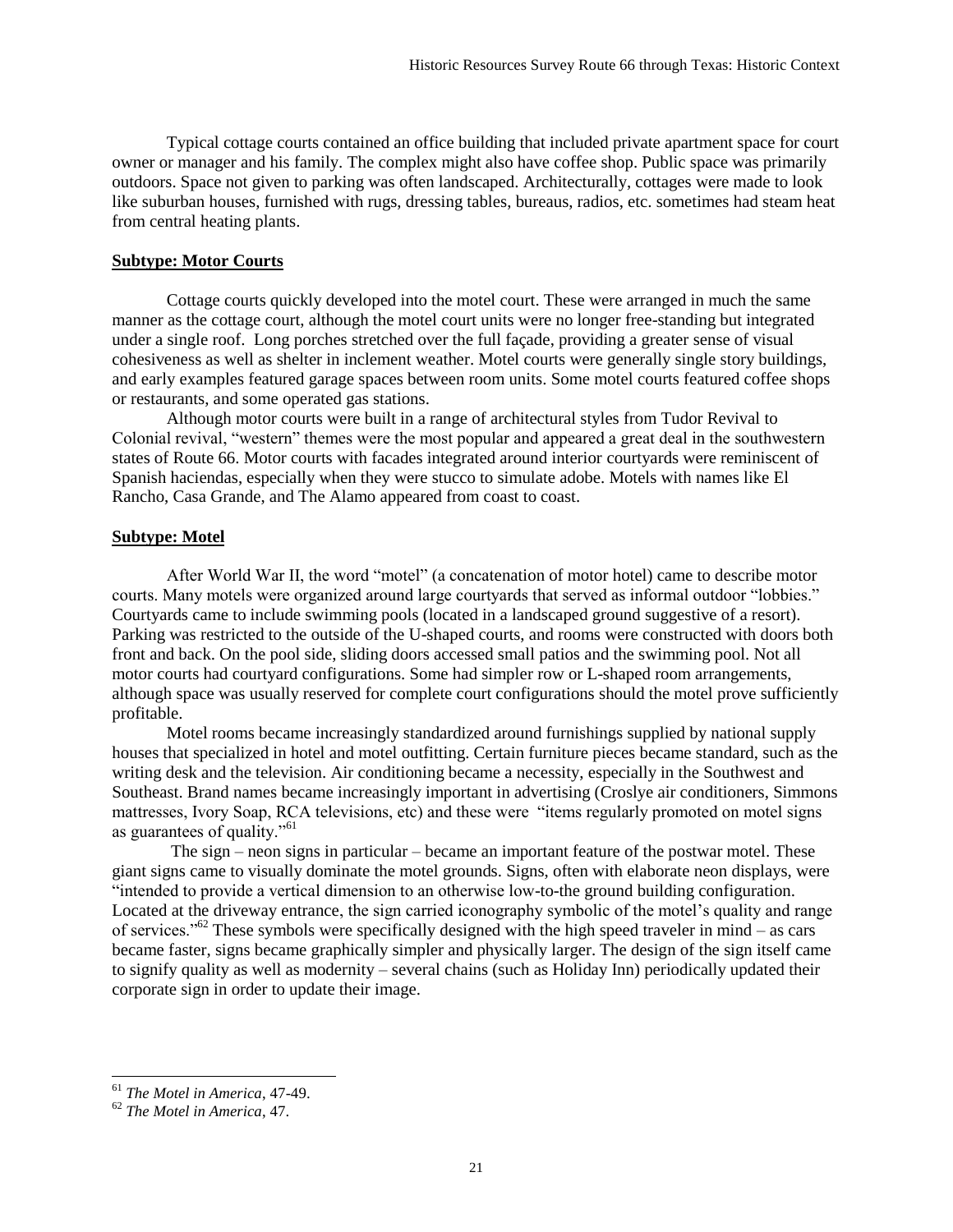Motel construction boomed in the late 1950s and 1960s. By 1964, were at least 61,000 motels in the U.S.<sup>63</sup> Motels benefited from the general decentralization of cities and towns that came with increased automobile ownership. The Federal interstate highway program, begun in 1956, was important part of this decentralization process.

Architectural integrity in motel buildings was short-lived. Not only were owners constantly battling to modernize, but certain lodging related tax codes encouraged ensured a brisk trade in second, third, even fourth-hand motels, many of which would have otherwise been abandoned. Because of such rapid urn-over in ownership and the constant pull to remodel, builders were prone to put up junky, flimsy buildings and to otherwise foster impermanence on the roadside. In 1960, the average lifespan of a motel building was calculated at only 9 years.<sup>64</sup>

# **Subtype: Motor Inns**

This iteration of the motel court first appeared in the 1950s, most often in larger in metropolitan areas, either downtown in urban renewal zones, or near airports, or at new interchanges of peripheral freeways. Substantially larger and more luxurious than motor courts, motor inns were complexes made up of two or three story buildings organized around a courtyard. Motor inns often had elaborate outdoor areas focused on the swimming pool, and typically featured expanded public space indoors. The motel coffee shop evolved into a full-service dining room with an adjacent cocktail lounge, banquet hall and meeting rooms. The registration desk expanded into a small lobby with a magazine counter and gift shop. The size of guest rooms increased dramatically, and came to include standard features such as two double beds, beside tables, a telephone, a luggage rack, chairs, a bureau, and a desk or table. Each room also included a small dressing area and restroom, with the sink and vanity separated from the shower and toilet. All rooms were typically air-conditioned. And "of course" there was a television set.<sup>65</sup>

Motor inn are notable for the compact character of their floor plans and site plans. Because guest rooms were often built back to back (utilities placed down a center core), motels with 150 to 300 rooms could be accommodated on sites where only 50 to 60 rooms had been possible before.

The motor inn was promoted as a motel type by several competing motel chains. While the small private owner had dominated the motel industry up to the 1950s, the need for expanding lodgings services available at a motor-inn required a great deal more capital. National chains motels such as Holiday Inn or Best Western brought substantial standardization to motel architecture, including identical floor plans and furnishings. Motels had to look like motels and motels within a given chain were expected to look alike. Modular construction became increasingly common during the motor inn era, and significantly aided the move toward standardization. Room "kits" with electrical and plumbing fixtures already installed were shipped to construction sites from the factories. Factory assembly reduced labor costs, the larges single expense in motel construction. Modular construction did place certain limitations on motel planning (i.e. most modular motel rooms tended to be small because width of 12 feet was maximum allowed to ship on highways). $66$ 

# **Subtype: Highway Hotels**

The highway hotel, an unsuccessful experiment in the 1920s and 1930s, reappeared in the 1960s as an assemblage of rooms partially if not wholly contained in a high rise structure. Traditional motel design, which favored row, L, and court arrangements, gave way to the multistory box or other simple forms

<sup>63</sup> *The Motel in America* 45; source "A survey of Motel Chain Organizations, Part One: Referral Chains." Motel/Motor Inn Journal 38, Dec 1974: 65.

<sup>64</sup> *The Motel in America*, 47.

<sup>65</sup> *The Motel in America*, 49.

<sup>66</sup> *The Motel in America*, 51.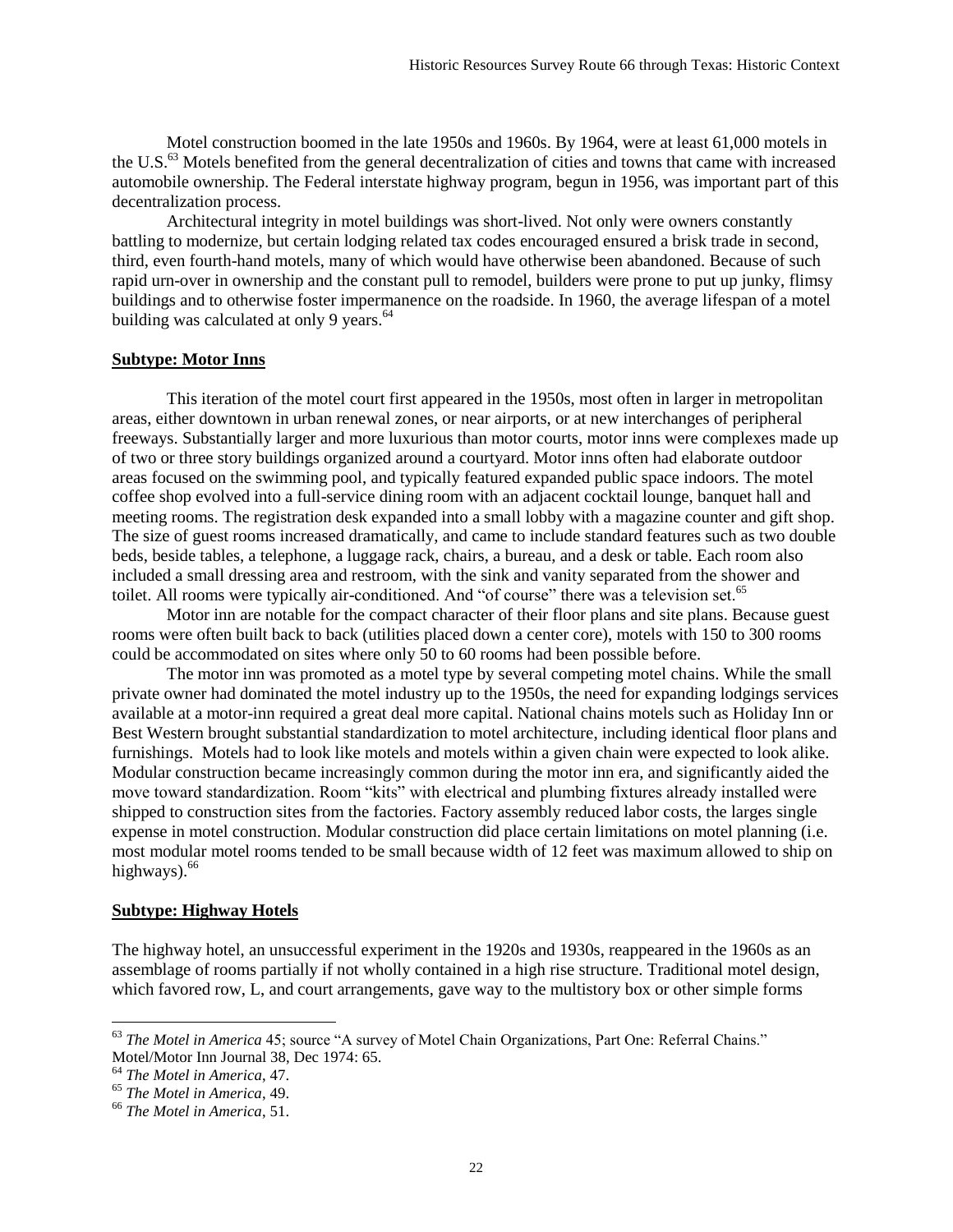including cruciform, round and curvilinear. The typical 1970s highway hotel included a high-rise unit in which the bulk of the public space was on the first floor and most of the private rooms were above or in adjacent low-rise wings. Rooms in the tower were entered from central hallways as in traditional hotels, but rooms in the wings could be approached directly from adjacent parking lots as in the typical motel configuration. In the 1980s, low-rise wings were eliminated from most new construction, and the later type favored the tower model. Restaurants, cocktail lounges, and meeting rooms in highway hotels were more elaborate than in motor inns, and many turned their focus toward the business traveler rather than the leisurely tourist. Most highway hotels were located in large urban areas along suburban roadways, near airports, and in downtown redevelopment areas.

As Jakle and Sculle point out in *The Motel in America*, "changing motel morphology was characterized by evolution rather than revolution. The growth of automobile travel and the demand for new automobile-convenient lodging facilities along American highways prompted the trend toward larger and more luxurious facilities in order to capture more and more of the traditional hotel trade. Older, obsolete motels continued to serve less affluent travelers or lent themselves to ready recycling as low-cost weekly or monthly apartment rental, especially low-income migrants."<sup>67</sup> Although motel owners often felt the pressure to modernize, compared to other features of the American roadside, such as gas stations and quick service restaurants, motels tended to hold their original function longer, although not necessarily their design integrity.<sup>68</sup>

**Registration Requirements / Integrity**: The Route 66 tourist courts, motels and motor inns that date from the period of significance remain significant in terms of their ability to recall the needs, the demands of the commercial tourist trade along the route. Their plans, designs, and settings reveal the evolution of the motel industry in Texas. Tourist lodgings are eligible for listing in the National Register under Criterion A in the areas of commerce and transportation (as road-related services associated with Route 66). An eligible property must retain a clear feeling and association with Route 66 and the development of the motel industry along this highway. Eligibility under Criterion C requires that the lodging facility retain sufficient degrees of integrity of location, design, materials, workmanship, feeling, association and setting. These must be good or rare examples of a type or style. Many of the historic motels along Route 66 no longer function in their original capacity, though retain their basic form and thus must be considered for eligibility.

# **Property Type: Eating Establishments**

**Description:** In the United States, restaurants had existed as commercial ventures only since the Civil War. Before the Civil War, food prepared and consumed outside of the home was generally found in inns and taverns. Hotels had dining rooms that catered to both travelers and long-term renters. Boarding houses had similar facilities, often geared toward bachelor residents (but also offered meals to nonresidents). In the 1830s, the Del Monico family in Manhattan popularized the idea of the "restaurant," applying the name to several eating establishments. The term was originally used to denote establishments serving "high-class cuisine" that appealed to the New York socialites. The term "restaurant" was quickly appropriated to more common uses, and came to apply to a variety of places that catered to not only the elite, but to the working class. Thus, in the  $19<sup>th</sup>$  century, the term "restaurant" came to refer to not only the high class eating houses, dining rooms, coffee houses, oyster houses, and even to saloons serving quick lunches, to name a few.<sup>69</sup>

<sup>67</sup> *The Motel in America*, 55.

<sup>68</sup> *The Motel in America*, 56.

<sup>69</sup> *Fast Food,* 21.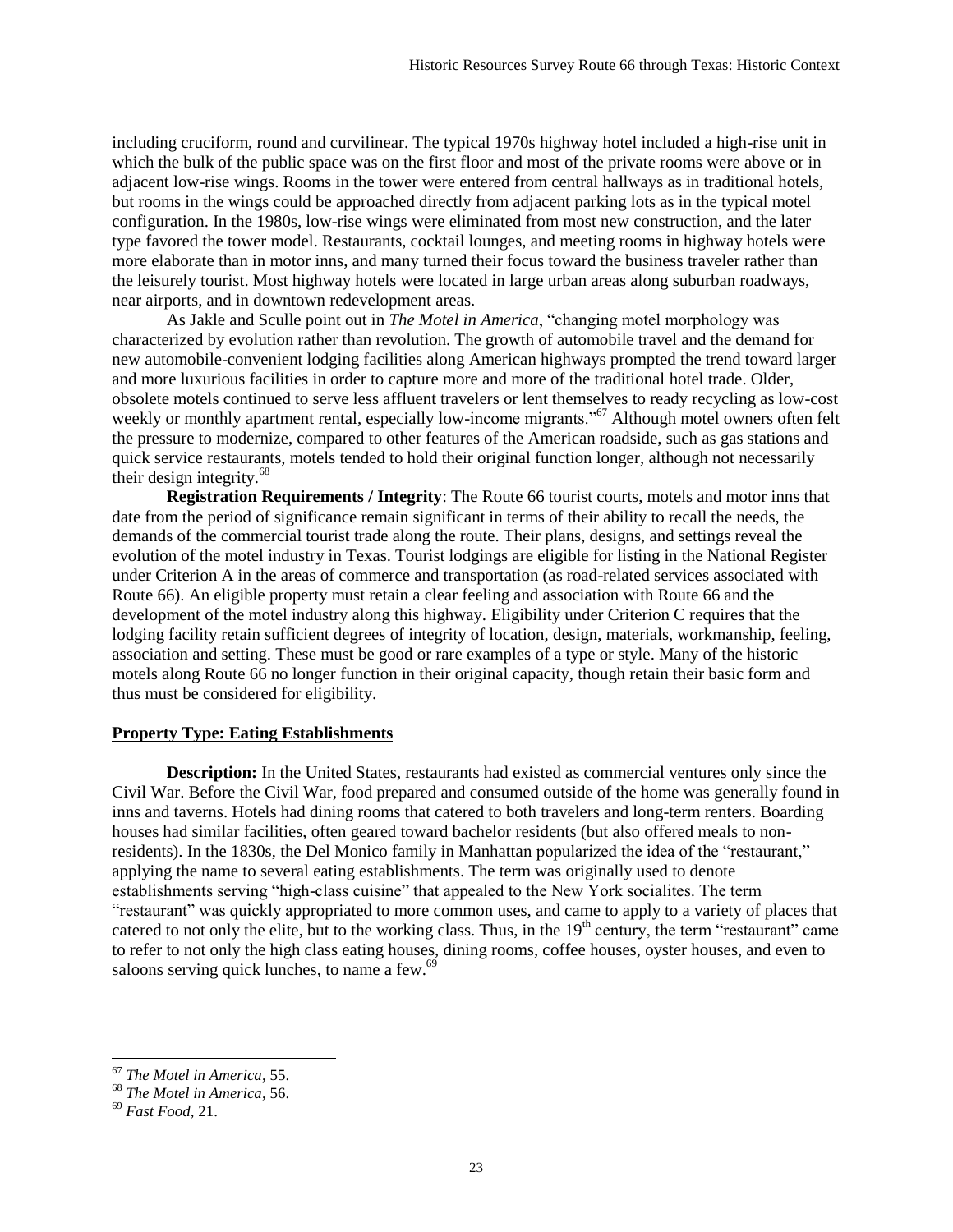#### **Subtype: Early Quick Service Restaurants**

Travelers – both before and after the advent of the automobile – had access to a variety of quick service eating establishments. Hotel dining rooms, geared particularly toward the traveling businessman (and later to the more affluent automobile traveler), served fine meals built around red meat. Travelers seeking lighter fare had access to hotel bar and grill, or hotel coffee shop (which served light breakfasts and lunches). These coffee shops were less formal than the hotel dining rooms, and grew in popularity as the automobile (it in itself representing a more relaxed form of travel) became a popular means of travel.

Eugene Russell's invention of the soda drink (carbonated soda with flavored syrup) in 1839 provided opportunity for another type of quick service eating establishment – the soda fountain. In the 1880s, stores (particularly drug stores, dime stores and department stores) with soda fountains began to add light food such as sandwiches, and ice cream (which could be added to the soda to create an ice cream soda). As owners added counters for the customers, the idea of the luncheonette – serving sandwiches, soups, and other light meals – emerged. Both the soda fountain and the luncheonette were designed to create maximum efficiency of movement, and were often arranged in a linear or U-shaped plan, in which customers sat adjacent to one another, and facing the work area. All food, beverages and cashier duties were handled from the interior service aisle.<sup>70</sup>

From this type emerged the lunch room (this still contained the lunch counter). By the 1920s, chains of lunchrooms (usually consisting of only two or three locations) were established in most large American cities. It should be noted that most lunch counter establishments were not chains, but were rather "mom and pop" operations. Most locations were oriented toward the pedestrian, often near streetcar lines and subway stations. Most lunchrooms were long and narrow with an axis perpendicular to the street and sidewalk. A long lunch counter ran along one wall, and customers sat on stools facing the counter. Food was prepared at a counter in the rear of the restaurant. Candies and bakery items were a mainstay and often cooked on location.

Small towns and city business districts soon became host to small restaurants or cafés. These also were arranged around the soda fountain and lunch counter ideas, but also incorporated table service to small tables and booths. The café was geared toward quick service, particularly breakfast and lunch, and leisurely dining in the evenings. These had wider variety of menu options than did the soda fountain or lunchroom, and rarely sold candies or baked goods. Because commercial space was standardized in most commercial districts, restaurant layout also worked on certain levels of standardization.

The cafeteria furthered the idea of standardized dining. Established in the late 1880s in New York, this was perhaps the earliest self-service buffet counter. This form quickly became popular, so much so along the west coast that California was nicknamed the "Cafeteria Belt."<sup>71</sup> The cafeteria remained popular in the South and Southwest well past World War II. Most cafeterias were large spaces, with the buffet line along one end of the space, arranged like an assembly line for food. Most started with the trays and silverware, then deserts, salads, entrees and drinks. Cafeterias were geared toward "assembly-line speed," so that even large meals could be obtained and consumed quickly.<sup>72</sup>

A more personal form of dining, the diner, was organized around an intimate lunch counter. Derived from the lunch wagon, evolving into something akin to a railroad dining car. "Diner" signified a range of small restaurants from main street cafes to highway cafes, but according to Jakle and Sculle, was architecturally distinct. The term "diner" was coined by Patrick Tierney of New York who wanted to upgrade his lunch wagon to something closer to the more upscale railroad dining car. The first diners were modular, had counters with stools along one wall and booths along the other. Kitchen, storage and restroom facilities were included. In the 1930s, many diners adopted Streamline Moderne vocabulary meant to communicated speed and modernity. Surfaces were smoothed, rounded, brushed, polished, and

<sup>70</sup> *Fast Food,* 27-28

<sup>71</sup> *Fast Food,* 33.

<sup>72</sup> *Fast Food,* 33.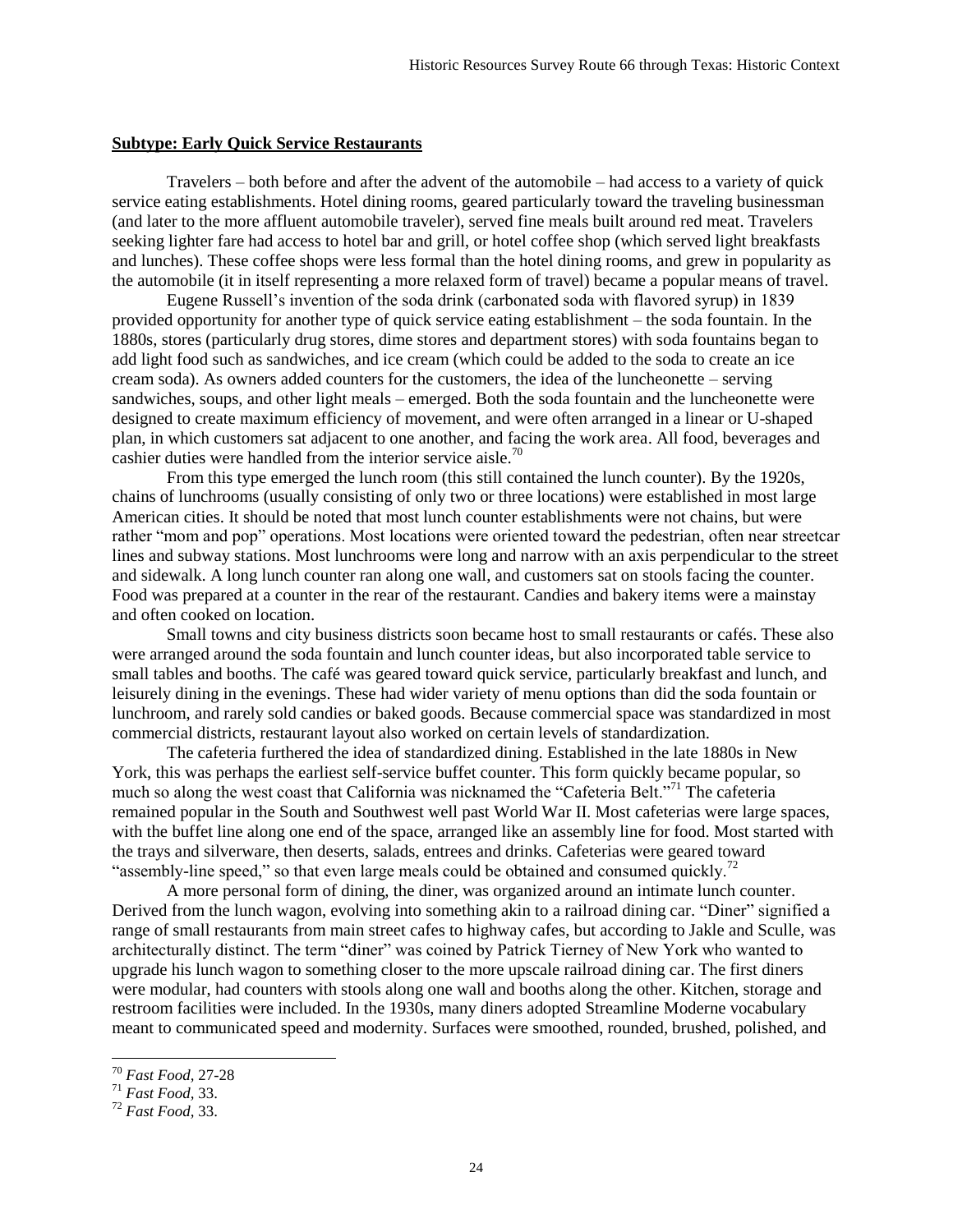wrapped. These diners in particular, with their reference to the fast pace of everyday life, began to appear outside of their traditional sphere of factory-gate and streetcar stops, to become a fixture along the nation's highways. By 1932, an estimated 4,000 modular diners existed in the United States.<sup>7</sup>

Although quick-service eating, or "Fast food," is often equated with automobile convenience, Jakle and Sculle demonstrate that many attributes of the fast food restaurant were established well before the "automobile era" was in full swing. By 1910, the American restaurant had come of age, catering to wide spectrum of customers. The primary organizing device was the lunch counter with stools, and when space allowed, tables and booths. In 1920s, this format remained virtually unchanged (with the exception of the cafeteria and the automat). Many of the pre-automobile restaurants continued to flourish as automobile travel increased, and many began to serve this new clientele. The café and the diner in particular, remained well-suited to the new kind of traveler – though new demands led to changes in the quick service restaurant.

The automobile, with its specific requirements for accessibility and parking, significantly altered at least one facet of the restaurant industry. Traditional eating establishments, such as the lunch room and the diner discussed above, were used by the earliest automobile travelers who passed through larger cities and small towns. As entrepreneurs began to recognize a different kind of demand, new restaurant forms began to evolve to meet these needs. New services and amenities (including drive-through and parking lots) were certainly appealing to the motorist on the move.

# **Subtype: Tea Room**

The tea room, much like resort lodging, catered to the wealthy automobile traveler, most often female. Tea rooms were often destinations in themselves, rather than merely a roadside stop as some of its later counterparts became. Typical tea room menus included tea, coffee, small entrees, and dessert. The team room was "homelike, feminine place in its informality, comfort and domestic air."<sup>74</sup> Tea rooms were often found as extensions of privately-owned residences, as part of taverns, grist mills, and other rural facilities. The atmosphere was elegant yet rustic and old-fashioned – often decorated with old fireplaces, antiques, spinning wheels and quilts.<sup>75</sup> Once this formerly rural form of eating establishment gained popularity, they began to open in city stores, hotel, or suburban locations.

#### **Subtype: Roadside Stand**

The market for less pretentious roadside dining grew as the automobile became available to a wider socio-economic cross-section of the American public. The roadside stand was perhaps the most modest of dining establishments. Originally modeled after sheds or stalls typically found at fairs and carnivals, these stands fast food items such as served hamburgers, hot dogs, ice cream, soft drinks, and lemonade. Architecturally, these stands were simple rectangular boxes usually featuring a service window and a horizontal band of open space above a ledge. Roadside stands were usually built on sidewalks or highway shoulders, but as the pace of the highway increased, the stands were gradually set back from the immediate path of traffic. Like the early tourist cabins, most food stands were seasonal and owned by small independent operators. Most stands were owner-built (and often quite flimsy and impermanent), and early examples were rarely adorned with any outstanding architectural features.

During the late 1920s and 1930s, architectural experimentation gained popularity amoung roadside stand owners. Outlandish, eye-catching designs littered the highways – stands appeared as giant milk cans, windmills, chickens and donuts. The idea of "novelty" guided many of these formal innovations.

<sup>73</sup> *Fast Food* 37.

<sup>74</sup> *Fast Food* 41.

<sup>75</sup> *Fast Food* 41.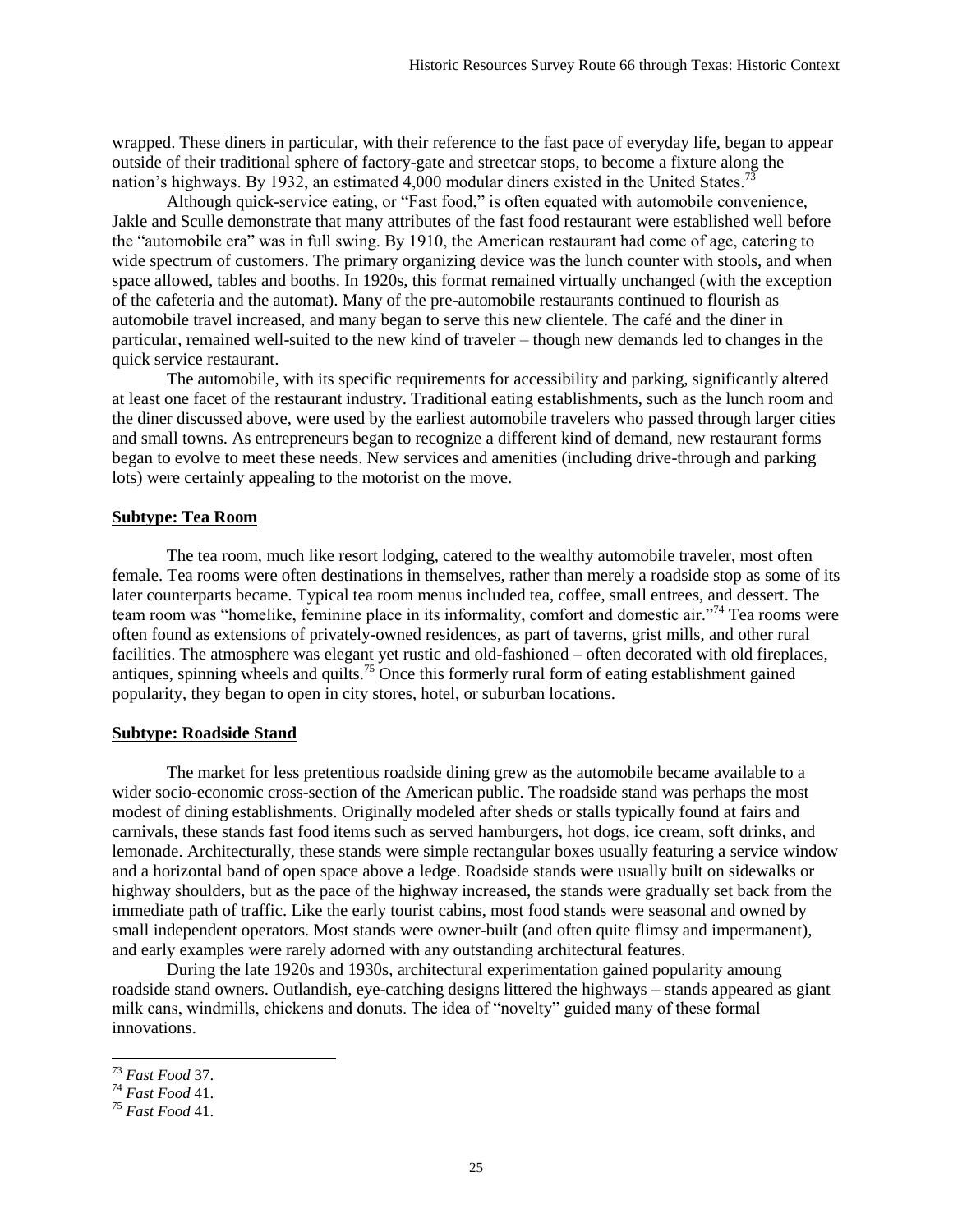# **Subtype: Highway Cafés**

Improvements to roadside stands came in the form of the roadside café. These came in many different forms, though were either stand-alone establishments immediately adjacent to the highway or linked with gas stations (in these situations, taking the form of a typical lunch room), motels, or both – providing a one-stop accommodation. As a result of the late 1920s efforts to "clean up the miscellaneous hodgepodge of unsightly 'hot-dog' stands and the accompanying riffraff of roadside markets and whatnot,<sup>576</sup> the café featured year-round facilities, indoor dining, better waste disposal, restrooms, and parking lots.

# **Subtype: Highway Coffee Shops**

"Coffee shops" or "family restaurants" were a new kind of restaurant, specifically developed along the roadside during the 1930s. Entrepreneurs like Howard Johnson sought to merge the soda fountain with the more formal types of restaurants, and create an environment within which families (particularly those arriving by automobile) would feel comfortable. This type of eating establishment featured a lunch counter (frequently serving sodas and desserts) and a formal dining room in which orders were taken and served at the customer's table. Many of these restaurants, particularly the chains such as Howard Johnson's, were designed for prime visibility from the highway and were standardized so as to immediately be recognizable. Menus included all of the lighter "carnival" fare of the roadside stand – made to order at lightning speed.

A particular form of informal coffee shop developed in the 1950s, particularly along Route 66 and in California. Bold designs featuring cantilevered roofs, wide expanses of glass, pylons, space-age motifs, and iconic images of parabolas, boomerangs, rockets, space ships, and amoebas were the hallmarks of what Professor Douglas Haskell of Yale and the architectural photographer Julius Shulman have coined "Googie architecture."<sup>77</sup>

#### **Subtype: Drive-Ins**

Developed from the roadside stand and the highway coffee shop, drive-in restaurants came to epitomize the automobile eating experience. Particularly after World War II, drive-ins were typified by the large canopy spanning parking spaces. The kitchen and carhop station were adjacent to the canopy (later innovations placed all structures under one roof). Car hops would deliver food on trays to the diners, who could take the meal inside of the car (though larger drive-ins also feature indoor lunch counters and booths). The carhop service was an essential feature of this restaurant type.

# **Subtype: Outdoor Walk-up**

This type, also related to the roadside stand, was essentially a drive-in simplified to only a kitchen, service window, and restrooms. Diners ordered their meal at the service window, and either ate inside of their cars or at picnic tables provided. As Jakle and Sculle note, the "highly mechanized kitchen" sets this type apart from its predecessor, the roadside stand.<sup>78</sup> Walk-ups were geared toward extremely rapid food preparation, including large scale sandwich production, beverage and dessert service. All were achieved by an assembly-line process of production.

<sup>76</sup> *Fast Food* 45.

 $77$  For the origins of Googie, see http://www.spaceagecity.com/googie/.

<sup>78</sup> *Fast Food* 57.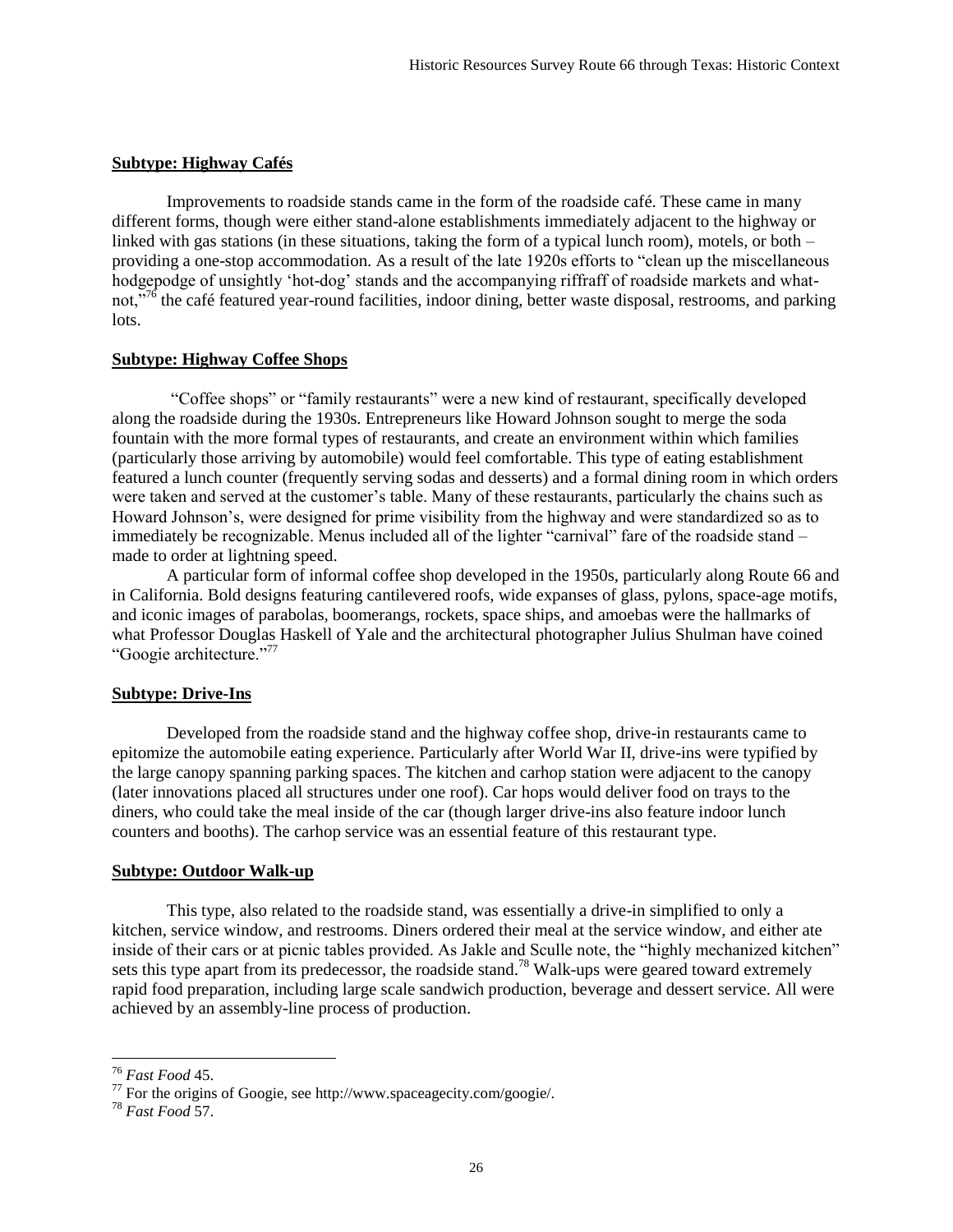While many walk-ups were prefabricated steel boxes with large glass windows and porcelain enamel cladding, franchise chains sought distinctive architectural forms, color schemes, and architectural details. McDonald's is the iconic example of this type of eating establishment and the assembly-line method of food preparation.

# **Subtype: Indoor Walk-up**

In the mid-1960s, negative reactions to "roadside huckstering" and garish (though unmistakable) design of the roadside restaurant prompted a new trend toward "tasteful restraint and stylishness."<sup>79</sup> Architecturally, the roadside stand and the outdoor walk-up were "improved," were modernized and sanitized. Outdoor Walk-ups were often renovated and small dining areas were added, though the cost and labor-saving walk-up feature was retained. By the 1970s, a drive-up window was added to the building configuration.

# **Subtype: Drive-through**

The drive-through window originated in the 1930s, probably coming out of a California restaurant called the Pig stand. Customers would drive up in their cars, order at a small window and receive their food "to go" in a paper sack. Drive-ins often had a take-out departments, and often added a drive-up window. In the 1950s, orders were placed through speaker phones located at a distance from the window.

# **Subtype: Other Roadside Restaurants**

A survey of roadside restaurants would not be complete without the mention of the iconic Stuckey's. Only one remains along Route 66 in Texas, though technically is now located adjacent to Interstate 40 just outside of Vega. The original Stuckey's -- a pecan stand in Georgia – was founded just before World War II by W. S. Stuckey, Sr.,. there were 29 stores and by 1964, there were over 124 branches. Stuckey's quickly evolved from a pecan stand to a candy producer, and eventually to a fullservice roadside stop, including both counter and table restaurant service. Stuckey's eventually became a one-stop shop, offering everything from gasoline, to restrooms, to food, to their ever-famous pecan logs.

**Registration Requirements / Integrity**: The remaining cafes and restaurants are reminders of how this property type evolved to serve the need of the traveling public. Their plans, materials, and designs are significant in that they reflect the ingenuity of early entrepreneurs who recognized a need and sought to fill it.

Cafes and Restaurants may be eligible for listing under Criterion A in the areas of transpiration and commerce as representative examples of road-related service businesses associated with Route 66. They may also meet Criterion C if they are good or rare examples of a type, style or method of construction.

 $\overline{\phantom{a}}$ <sup>79</sup> *Fast Food* 59.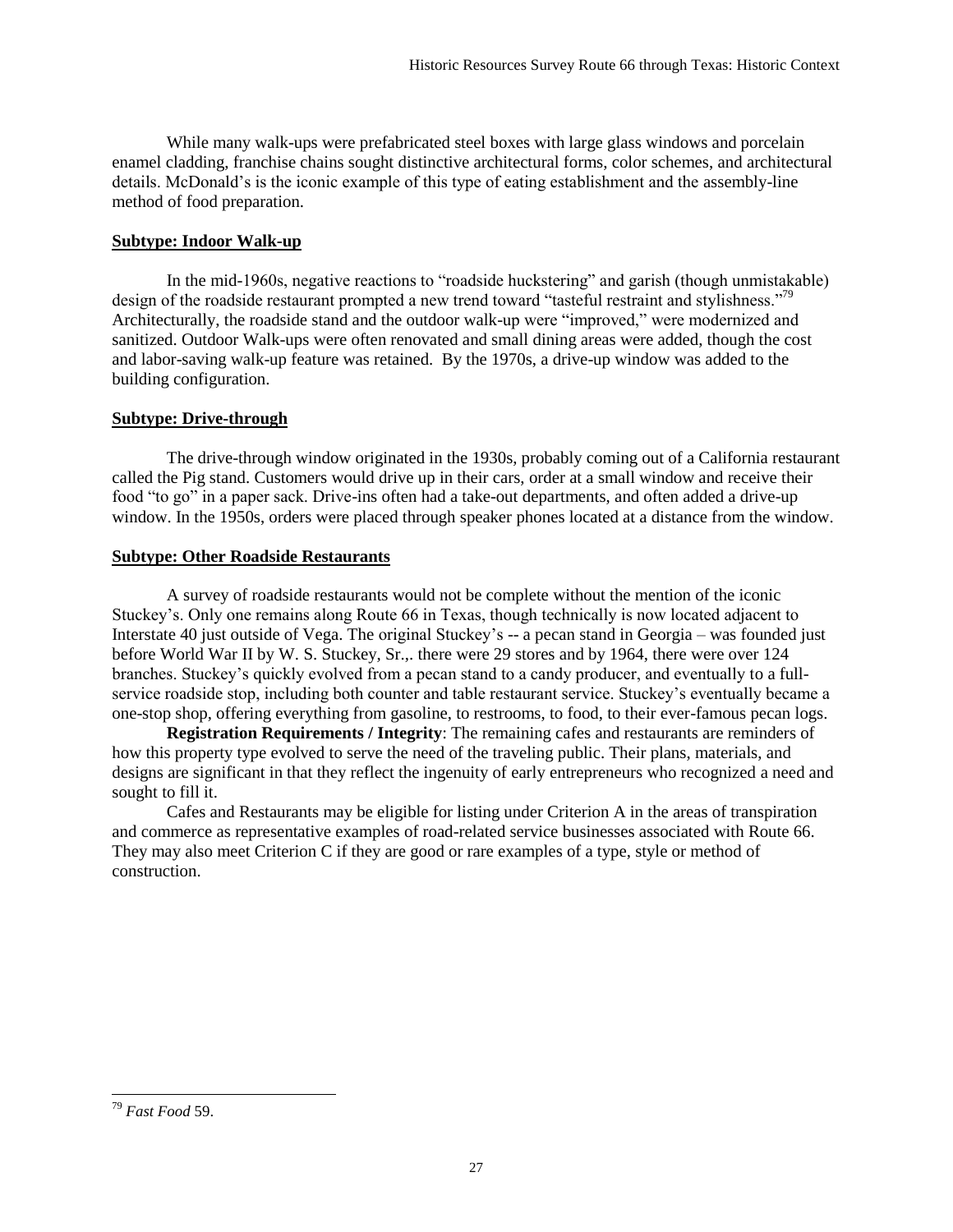# **Selected Bibliography**

- Belasco, Warren James. *Americans on the Road: From Autocamp to Motel, 1910-1945*. Cambridge MA and London: MIT Press, 1979.
- Clark, Marian. *The Route 66 Cookbook*. Tulsa: Council Oaks Books, 1993.
- Henry, Lyle. "Accommodations for "Colored'" (pending publication in Society for Commercial Archeology Journal, 2005).
- Huddleson, John David. *Good Roads for Texas: A History of the Texas Highway Department, 1917-1947.*  PhD Dissertation. Texas A&M University, 1981.
- Jakle, John A., Keith A Sculle and Jefferson S. Rogers. *The Motel in America.* Baltimore and London: Johns Hopkins University Press, 1996.
- Jakle, John A. *The American Small Town: Twentieth-Century Place Images*. Hamden, CT: Archon Books, 1982.
- Jakle, John A. *The Tourist: Travel in Twentieth-Century North America*. Lincoln and London: University of Nebraska Press, 1985.
- Jakle, John A. and Keith A Sculle. *The Gas Station in America*. Baltimore and London: Johns Hopkins University Press, 1994.
- Jakle, John A. and Keith A Sculle. *Fast Food: Roadside Restaurants in the Automobile Age*. Baltimore and London: Johns Hopkins Press, 1999.
- Jennings, Jan, ed. *Roadside America: The Automobile in Design and Culture*. Ames, Iowa: Iowa State University Press, 1990.
- Lightfoot, Tom, Bob Gresham, Hill Gresham, and Jewell A. Berry. Temple, Texas:*Tourist Court Plan Book.* Tourist Court Journal, 1950
- Margolies, John. *Home Away From Home: Motels in America*. Boston: Bulfinch Press, 1995.
- Philips, Peter. H. "Walking in and Driving Out: A Brief History of Automobile Dealerships." Society for Commercial Archaeology, News Journal. 12:3, 1993.
- Scott, Quinta and Susan Croce Kelly. *Route 66: The Highway and Its People.* Norman and London: University of Oklahoma Press, 1988.
- Scott, Quinta. *Along Route 66*. Norman: University of Oklahoma Press, 2000.
- Wallis, Michael. *Route 66: The Mother Road.* New York: St. Martin's Press, 1990.
- "Historic Highways and the National Register of Historic Places: The Evaluation and Identification of Roads and their Related Resources." Annual Conference of the Society for Commercial Archaeology. October 21-24, 1998. Chattanooga, Tennessee.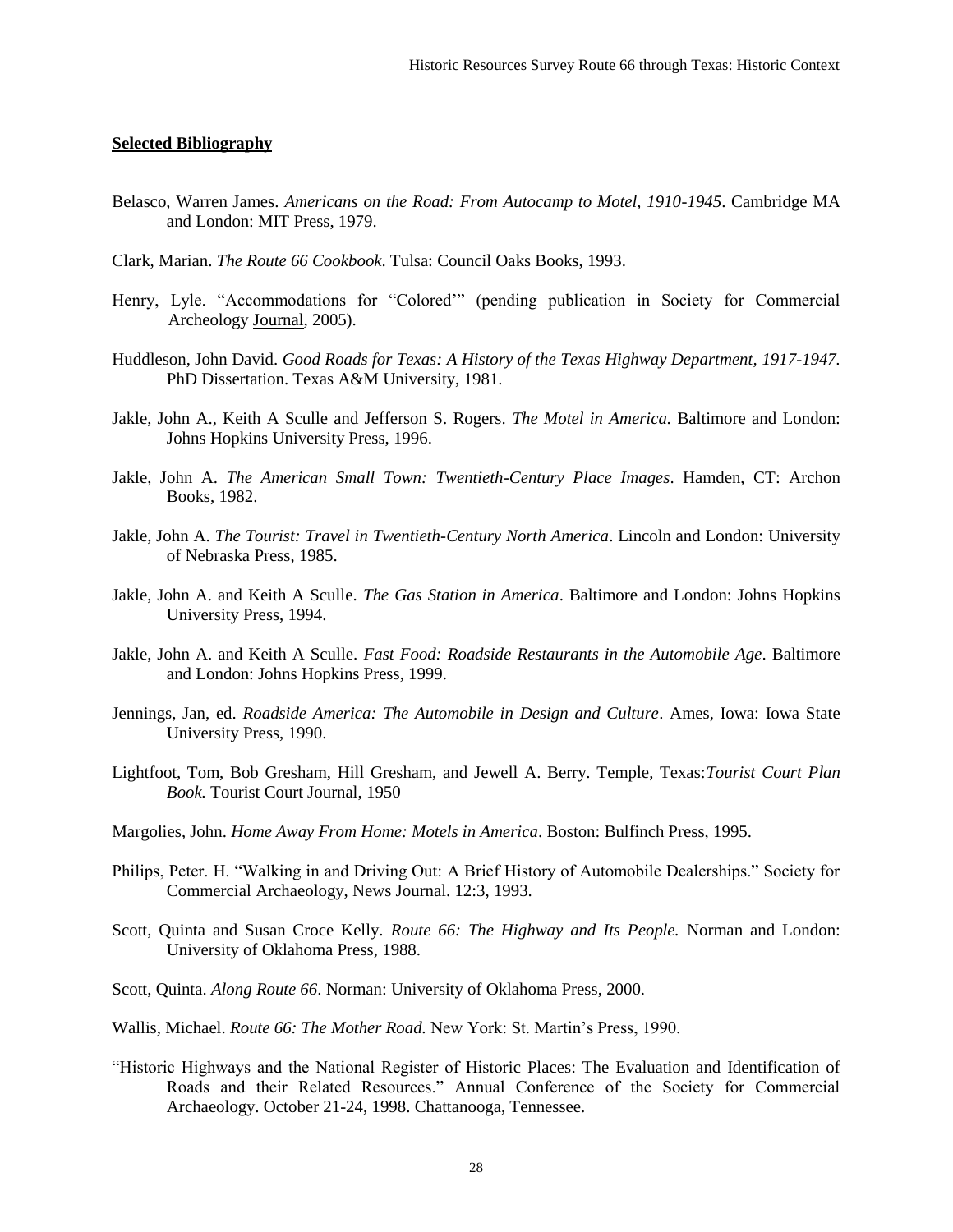United States Department of Transportation, Federal Highway Administration. *America's Highways, 1776-1976.* Washington, D.C.: U.S. Government Printing Office, 1976.

# **Guidebooks**

- Alsberg, Henry G, ed. *The American Guide: The South and the Southwest*. New York: Hastings House, 1949.
- Snyder, Tom. *The Route 66 Traveler's Guide and Roadside Companion*. New York: St. Martin's Press, 1990.

# **Route 66 Contexts and surveys**

- Anders, Mary Ann. "Route 66 in Oklahoma: An Historic Preservation Survey." Report Prepared for the Oklahoma Historic Preservation Office, 1992.
- Kammer, David. "The Historic and Architectural Resources of Route 66 Through New Mexico." Report Prepared for the New Mexico State Historic Preservation Office, 1984.
- Seratt, Dorothy and Terri Ryburn-Lamont. "Historic and Architectural Resources of Route 66 through Illinois." Report Prepared for the Illinois Historic Preservation Agency, 1997.
- Texas Department of Transportation. Historic Bridge Inventory, entry made 8/31/199 by John W. Murphey.
- United States Department of the Interior, National Park Service. "Special Resource Study, Route 66." 1995.

# **Websites**

Society for Commercial Archeology: [http://www.sca-roadside.org](http://www.sca-roadside.org/)

California Historic Route 66 Association / Route 66 Collection:<http://www.wemweb.com/index.shtml> New Mexico Route 66 Association:<http://www.rt66nm.org/>

Oklahoma Route 66 Association:<http://www.oklahomaroute66.com/>

Historic Route 66 Association of Arizona:<http://www.route66web.com/~azrt66/index.htm>

National Route 66 Federation:<http://www.national66.com/>

Historic Route 66:<http://www.historic66.com/index.html>

Illinois - [www.il66assoc.org](http://www.il66assoc.org/)

Route 66 Association of Missouri - [www.missouri66.org](http://www.missouri66.org/)

Texas - [www.mockturtlepress.com/texas/](http://www.mockturtlepress.com/texas/)

Route 66 Corridor Preservation - [www.cr.nps.gov/rt66/](http://www.cr.nps.gov/rt66/)

Railroad stations of Route 66[: http://www.wemweb.com/railroad-stations/index.html](http://www.wemweb.com/railroad-stations/index.html)

Route 66 State Park, Missouri: http://www.mostateparks.com/route66.htm

Across the Tracks: A Route 66 Story:<http://www.unm.edu/~rt66/>

The Route 66 Place:<http://www.route66place.com/>

The Route 66 Photo Lounge:<http://www.bekkoame.ne.jp/~toisa/>